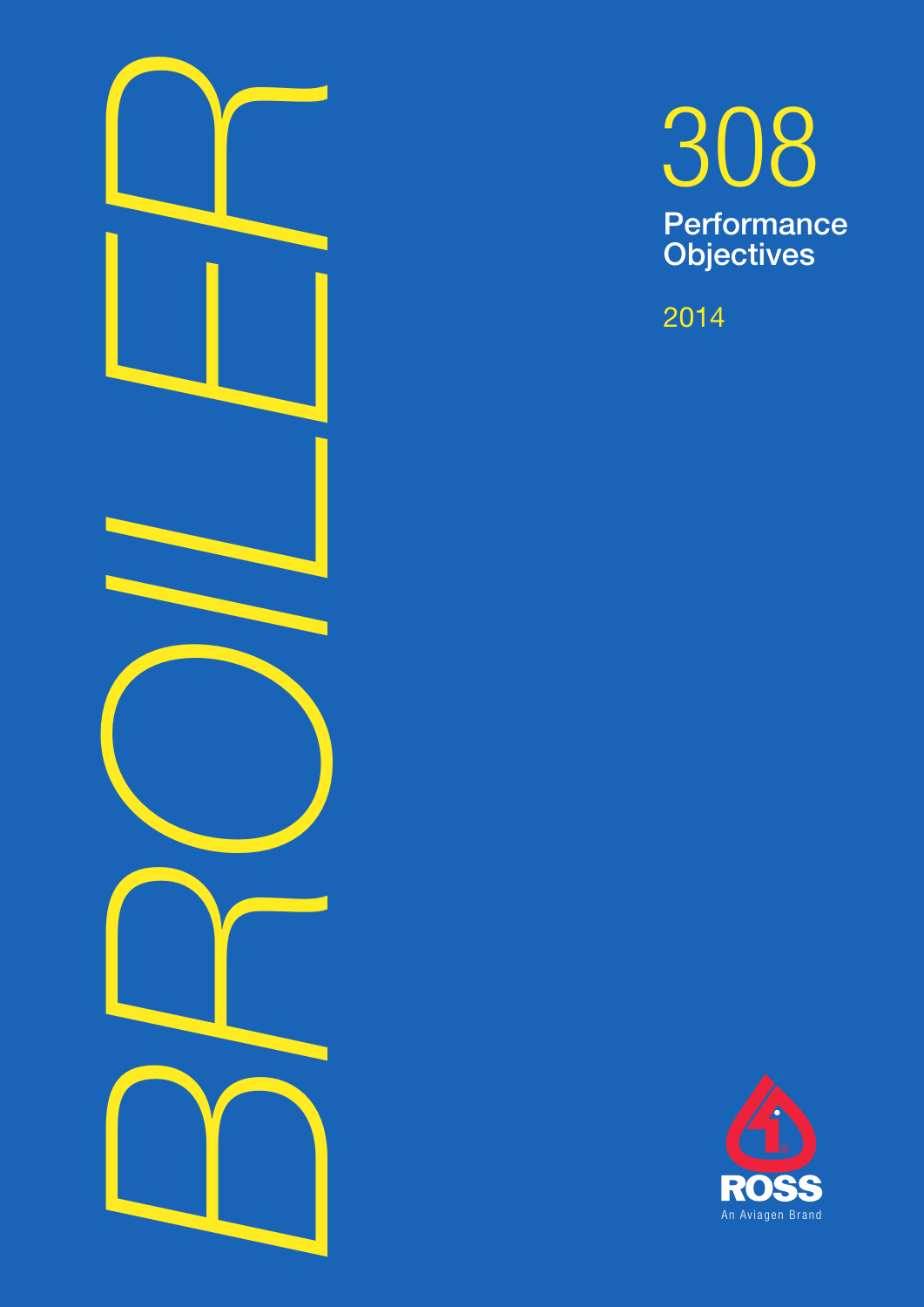#### *Introduction*

This booklet contains the performance objectives for the Ross® 308 Broiler and is to be used with the **Ross Broiler Management Handbook**.

### *Performance*

These objectives indicate the performance achievable under good management and environmental conditions and when feeding nutrient levels described in the Ross 308 Broiler Nutrition Specifications.

Producers may find that local factors prevent such performance from being achieved. For example:

- The availability of raw materials may limit nutrient content and intake.
- Extreme climatic conditions will reduce performance.
- Economic considerations may limit choice of production systems.

Therefore, average performance may be lower than the figures presented here.

The objectives are presented in two sections to reflect the global nature of the publication.

Section 1 **g** contains the performance data in metric measurement and Section 2 **b** contains imperial measurements.

In the tables, values are rounded. This may result in small inaccuracies when using the objectives to calculate other performance statistics.

Yields will vary between processing plants depending on type of equipment used (e.g. carcass chilling technology, automated versus manual deboning) and the exact portion being produced.

For further information on the management of Ross stock, please contact your local Technical Service Manager or the Technical Service Department.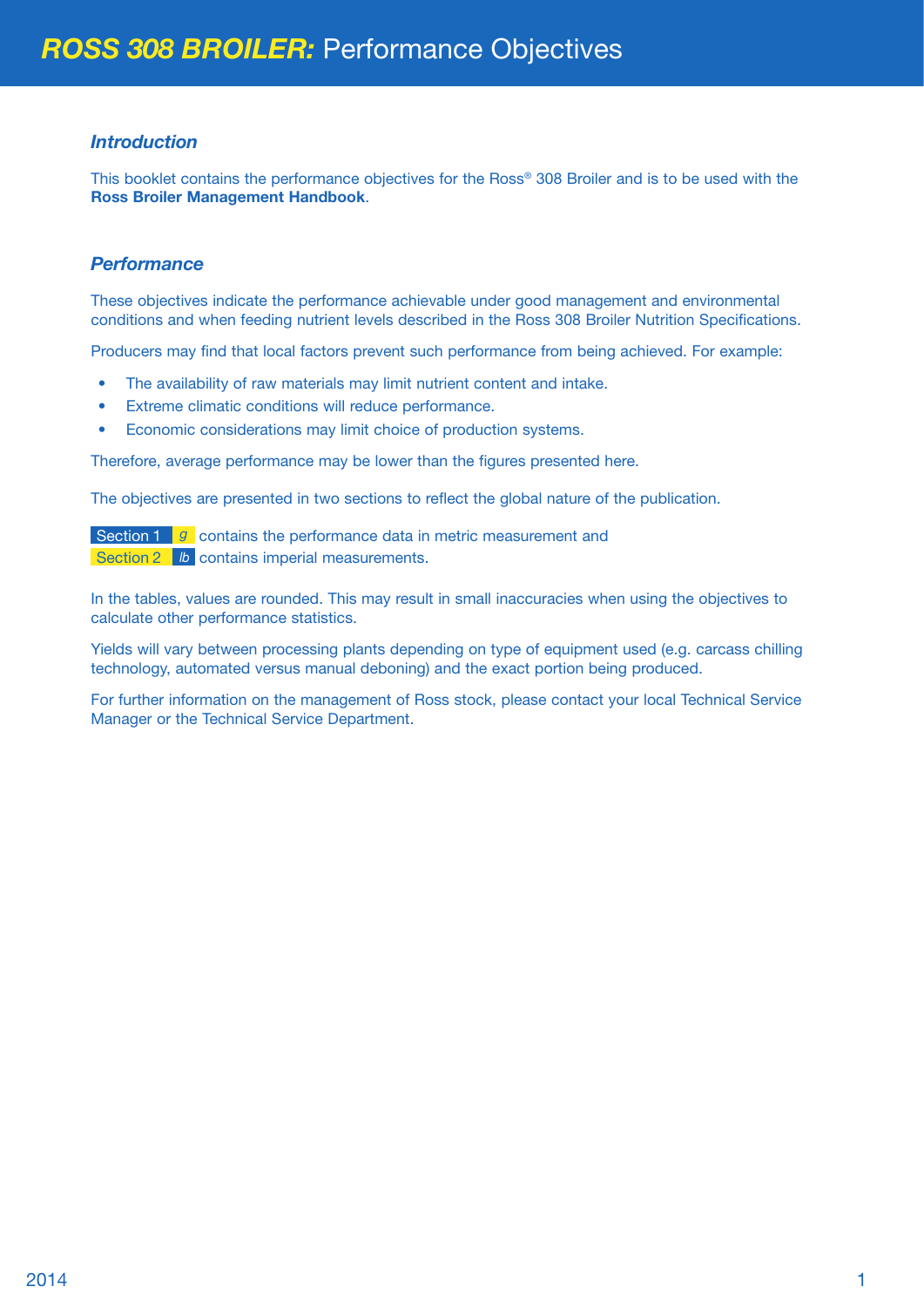### *Contents*

| 02    |                  | <b>Key Management Points</b>  |
|-------|------------------|-------------------------------|
| 03    | Section 9        | <b>As-Hatched Performance</b> |
| 04    | Section g        | Male Performance              |
| 05    | Section g        | <b>Female Performance</b>     |
| 07    | Section <b>b</b> | <b>As-Hatched Performance</b> |
| 08    | Section <b>b</b> | Male Performance              |
| 09    | Section <b>b</b> | <b>Female Performance</b>     |
| 11-12 |                  | Carcass Yield                 |

### *Key Management Points*

The Ross 308 is a robust, fast growing, feed efficient broiler with good meat yield. It is designed to satisfy the demands of customers who require consistency of performance and the versatility to meet a broad range of end product requirements. Cost effective production of chicken meat depends on achieving good bird performance and the following points are important for optimizing performance of the Ross 308 broiler:

- Maximize chick quality by good management of hatching, storage and transport conditions.
- Design the brooding set-up to ensure easy access to water and feed at placement, and to ease the transition between supplementary systems and the automated feeders and drinkers at 4-5 days. Feed a highly digestible and nutritionally balanced Starter diet.
- Keep chicks in their thermal comfort zone by monitoring chick behavior, but beware of low relative humidities (less than 50% RH). Establish a minimum ventilation program from day one.
- Monitor crop fill, feeding and drinking behavior and 7-day live weight to allow continuous improvement of the brooding set-up.
- Keep birds in their thermal comfort zone throughout the growing period. Fast growing broilers produce large amounts of heat, particularly in the second half of the grow-out period. Keeping ambient temperatures less than 21ºC (69.8ºF) from 21 days onwards may improve growth rates.
- Maintain high standards of biosecurity and cleanliness to keep disease to a minimum.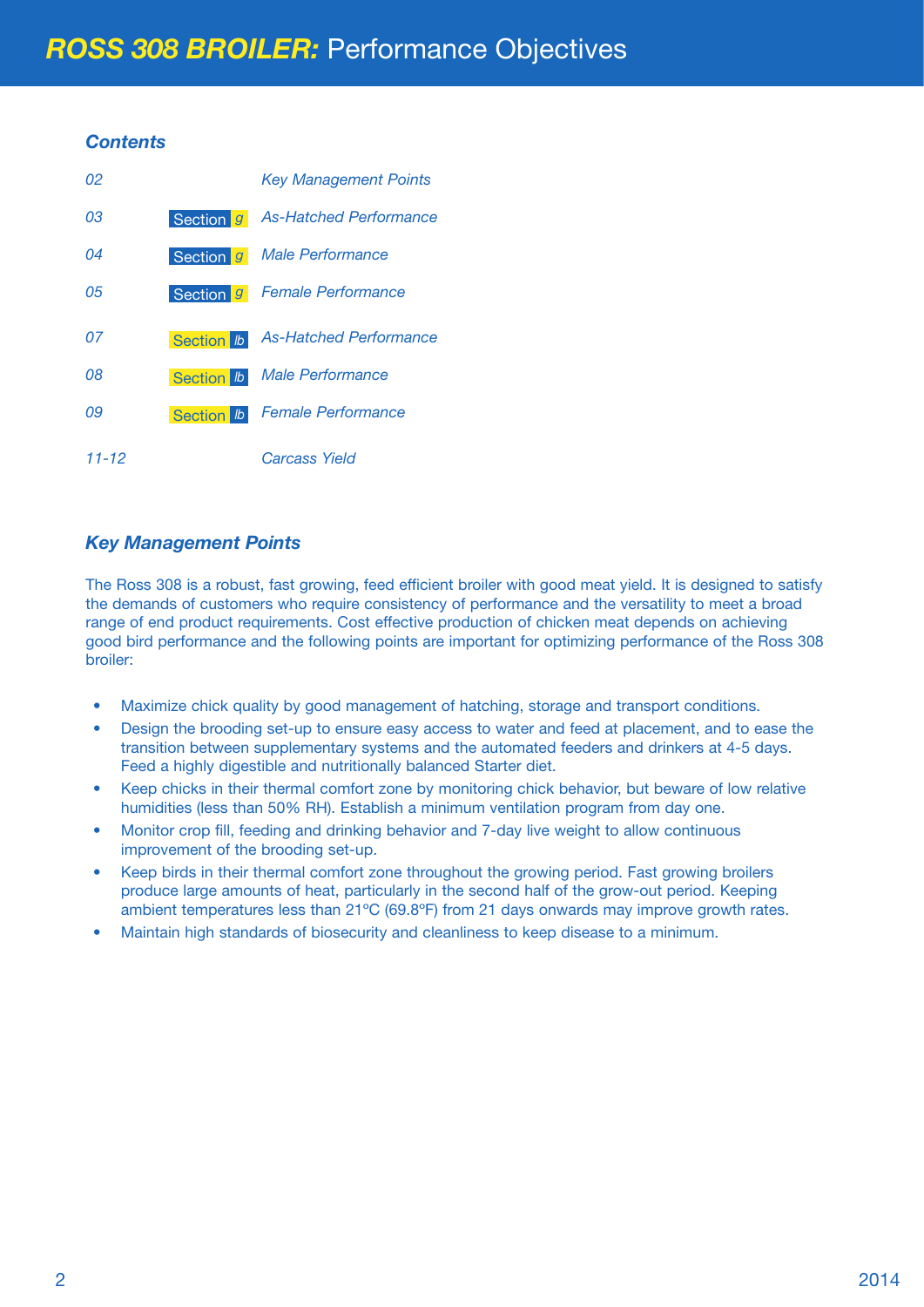#### *As-Hatched Performance*

| Day                           | Body weight<br>$(g)^{1}$ | Daily gain<br>(g) | Av. daily gain/week<br>(g) | Daily intake<br>(g) | Cum. intake<br>$(g)^2$ | FCR <sup>3</sup> |
|-------------------------------|--------------------------|-------------------|----------------------------|---------------------|------------------------|------------------|
| $\mathsf{O}\xspace$           | 42                       |                   |                            |                     |                        |                  |
| $\mathbf{1}$                  | 57                       | 15                |                            | 13                  | 13                     | 0.231            |
| $\overline{\mathbf{c}}$       | 73                       | 16                |                            | 17                  | 30                     | 0.410            |
| 3                             | 91                       | 18                |                            | 20                  | 50                     | 0.549<br>0.659   |
| $\overline{\mathcal{L}}$<br>5 | 111<br>134               | 20<br>23          |                            | 23<br>27            | 73<br>100              | 0.747            |
| 6                             | 160                      | 26                |                            | 31                  | 131                    | 0.818            |
| $\overline{7}$                | 189                      | 29                | 20.93                      | 35                  | 165                    | 0.877            |
| 8                             | 220                      | 32                |                            | 39                  | 204                    | 0.926            |
| 9                             | 256                      | 35                |                            | 43                  | 247                    | 0.968            |
| 10                            | 294                      | 38                |                            | 48                  | 295                    | 1.004            |
| 11                            | 336                      | 42                |                            | 53                  | 348                    | 1.037            |
| 12                            | 381                      | 45                |                            | 58                  | 406                    | 1.066            |
| 13<br>14                      | 429<br>480               | 48<br>52          | 41.70                      | 63<br>69            | 469<br>537             | 1.093<br>1.118   |
| 15                            | 535                      | 55                |                            | 74                  | 611                    | 1.142            |
| 16                            | 593                      | 58                |                            | 80                  | 691                    | 1.165            |
| 17                            | 655                      | 61                |                            | 86                  | 777                    | 1.187            |
| 18                            | 719                      | 64                |                            | 92                  | 869                    | 1.208            |
| 19                            | 786                      | 67                |                            | 98                  | 966                    | 1.229            |
| 20                            | 856                      | 70                |                            | 104                 | 1070                   | 1.250            |
| 21                            | 929                      | 73                | 64.10                      | 110                 | 1180                   | 1.270            |
| 22                            | 1004                     | 75                |                            | 116                 | 1296                   | 1.290            |
| 23                            | 1082                     | 78                |                            | 122                 | 1418                   | 1.310            |
| 24<br>25                      | 1162<br>1244             | 80<br>82          |                            | 128<br>134          | 1546<br>1679           | 1.330<br>1.350   |
| 26                            | 1328                     | 84                |                            | 140                 | 1819                   | 1.370            |
| 27                            | 1414                     | 86                |                            | 145                 | 1965                   | 1.389            |
| 28                            | 1501                     | 87                | 81.72                      | 151                 | 2116                   | 1.409            |
| 29                            | 1590                     | 89                |                            | 157                 | 2272                   | 1.429            |
| 30                            | 1680                     | 90                |                            | 162                 | 2434                   | 1.449            |
| 31                            | 1771                     | 91                |                            | 167                 | 2601                   | 1.469            |
| 32                            | 1863                     | 92                |                            | 172                 | 2773                   | 1.488            |
| 33                            | 1956                     | 93                |                            | 177                 | 2951                   | 1.508            |
| 34<br>35                      | 2050<br>2144             | 94<br>94          | 91.90                      | 182<br>186          | 3132<br>3319           | 1.528<br>1.548   |
| 36                            | 2239                     | 95                |                            | 191                 | 3510                   | 1.568            |
| 37                            | 2334                     | 95                |                            | 195                 | 3705                   | 1.587            |
| 38                            | 2429                     | 95                |                            | 199                 | 3904                   | 1.607            |
| 39                            | 2524                     | 95                |                            | 203                 | 4107                   | 1.627            |
| 40                            | 2620                     | 95                |                            | 207                 | 4314                   | 1.647            |
| 41                            | 2715                     | 95                |                            | 210                 | 4525                   | 1.667            |
| 42                            | 2809                     | 95                | 94.97                      | 214                 | 4739                   | 1.687            |
| 43<br>44                      | 2904<br>2997             | 94<br>94          |                            | 217<br>220          | 4956<br>5176           | 1.707<br>1.727   |
| 45                            | 3091                     | 93                |                            | 223                 | 5399                   | 1.747            |
| 46                            | 3184                     | 93                |                            | 226                 | 5624                   | 1.767            |
| 47                            | 3276                     | 92                |                            | 228                 | 5852                   | 1.787            |
| 48                            | 3367                     | 91                |                            | 230                 | 6083                   | 1.807            |
| 49                            | 3457                     | 90                | 92.58                      | 233                 | 6316                   | 1.827            |
| 50                            | 3547                     | 89                |                            | 235                 | 6550                   | 1.847            |
| 51                            | 3635                     | 89                |                            | 236                 | 6787                   | 1.867            |
| 52                            | 3723                     | 87                |                            | 238                 | 7025                   | 1.887            |
| 53<br>54                      | 3809<br>3894             | 86<br>85          |                            | 239<br>241          | 7264<br>7505           | 1.907<br>1.927   |
| 55                            | 3978                     | 84                |                            | 242                 | 7747                   | 1.947            |
| 56                            | 4061                     | 83                | 86.22                      | 243                 | 7989                   | 1.967            |
| 57                            | 4142                     | 81                |                            | 243                 | 8233                   | 1.988            |
| 58                            | 4222                     | 80                |                            | 244                 | 8477                   | 2.008            |
| 59                            | 4300                     | 78                |                            | 244                 | 8721                   | 2.028            |
| 60                            | 4377                     | 77                |                            | 244                 | 8965                   | 2.048            |
| 61                            | 4452                     | 75                |                            | 244                 | 9209                   | 2.068            |
| 62<br>63                      | 4526<br>4598             | 74<br>72          | 76.75                      | 244<br>243          | 9453<br>9696           | 2.089<br>2.109   |
| 64                            | 4668                     | 70                |                            | 243                 | 9939                   | 2.129            |
| 65                            | 4737                     | 68                |                            | 242                 | 10181                  | 2.149            |
| 66                            | 4803                     | 67                |                            | 241                 | 10421                  | 2.170            |
| 67                            | 4868                     | 65                |                            | 239                 | 10661                  | 2.190            |
| 68                            | 4931                     | 63                |                            | 238                 | 10899                  | 2.210            |
| 69                            | 4992                     | 61                |                            | 236                 | 11135                  | 2.230            |
| 70                            | 5051                     | 59                | 64.74                      | 234                 | 11369                  | 2.251            |

 *On-farm body weight (i.e. feed present in intestinal tract).*

*Feed consumption per living bird.*

 *FCR includes initial body weight at placement and does not account for mortality.*

*NOTE: In the table values are rounded. This may result in small inaccuracies when using the objectives to calculate other performance statistics.*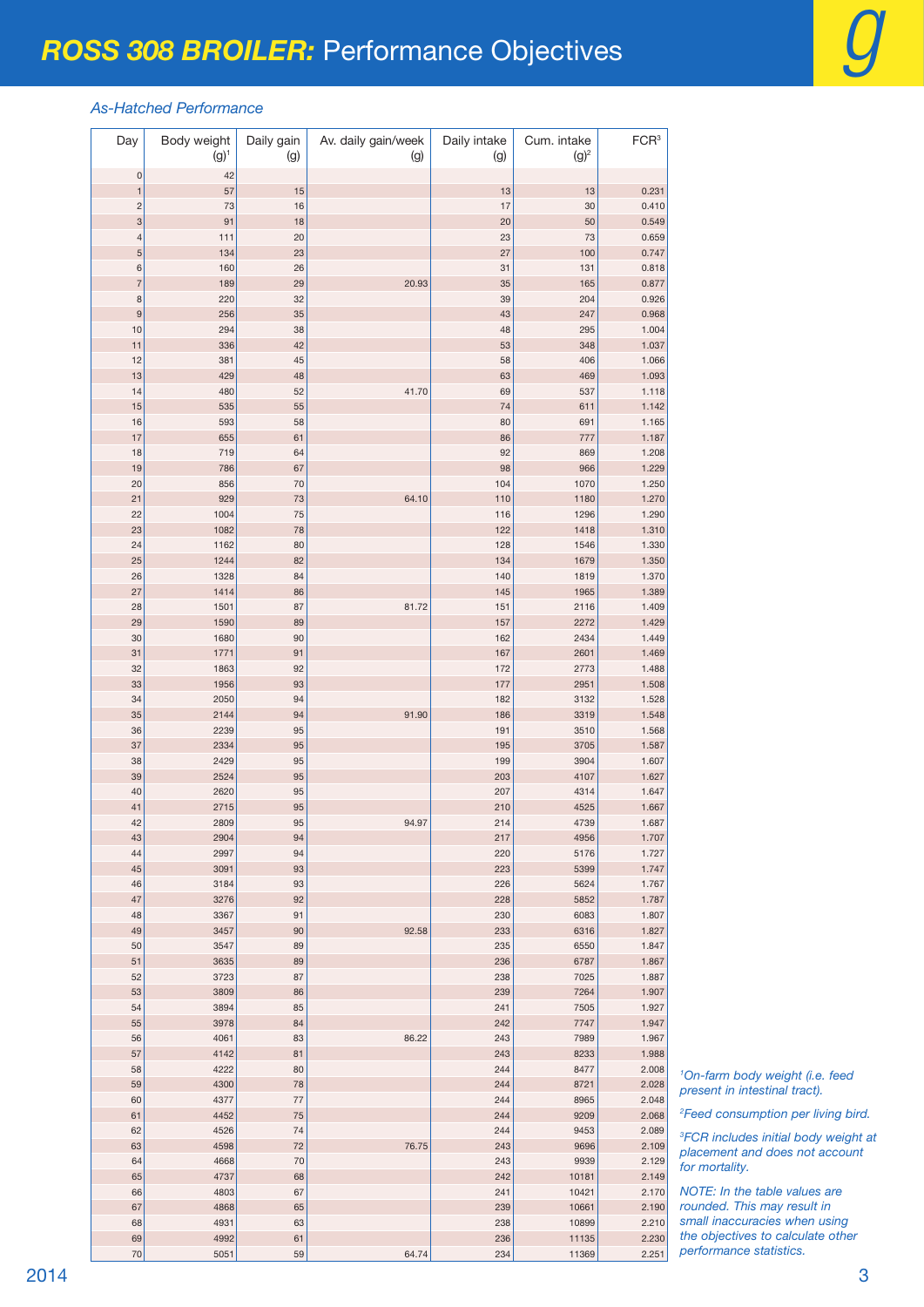#### *Male Performance*

| Day            | Body weight<br>$(g)^1$ | Daily gain<br>(g) | Av. daily gain/week<br>(g) | Daily intake<br>(g) | Cum. intake<br>$(g)^2$ | FCR <sup>3</sup> |
|----------------|------------------------|-------------------|----------------------------|---------------------|------------------------|------------------|
| $\mathsf 0$    | 42                     |                   |                            |                     |                        |                  |
| $\mathbf{1}$   | 57                     | 15                |                            | 12                  | 12                     | 0.210            |
| $\overline{c}$ | 73                     | 16                |                            | 16                  | 28                     | 0.379            |
| 3              | 91                     | 18                |                            | 19                  | 47                     | 0.515            |
| $\overline{a}$ | 111                    | 20                |                            | 23                  | 70                     | 0.627            |
| 5              | 134                    | 23                |                            | 27                  | 96                     | 0.718            |
| 6              | 160                    | 26                |                            | 31                  | 127                    | 0.793            |
| $\overline{7}$ | 189                    | 29                | 21.00                      | 35                  | 162                    | 0.856            |
| 8<br>9         | 221<br>257             | 32<br>36          |                            | 39<br>44            | 201<br>245             | 0.909<br>0.955   |
| 10             | 296                    | 39                |                            | 49                  | 294                    | 0.995            |
| 11             | 339                    | 43                |                            | 54                  | 349                    | 1.030            |
| 12             | 385                    | 46                |                            | 60                  | 408                    | 1.062            |
| 13             | 434                    | 50                |                            | 65                  | 474                    | 1.090            |
| 14             | 488                    | 53                | 42.69                      | 71                  | 545                    | 1.117            |
| 15             | 545                    | 57                |                            | 77                  | 622                    | 1.142            |
| 16             | 605                    | 61                |                            | 83                  | 705                    | 1.165            |
| 17             | 669                    | 64                |                            | 90                  | 795                    | 1.187            |
| 18             | 737                    | 68                |                            | 96                  | 891                    | 1.209            |
| 19             | 808                    | 71                |                            | 103                 | 993                    | 1.230            |
| 20             | 882                    | 74                |                            | 109                 | 1103                   | 1.250            |
| 21<br>22       | 959<br>1040            | 77<br>80          | 67.35                      | 116<br>122          | 1218<br>1341           | 1.270<br>1.290   |
| 23             | 1123                   | 83                |                            | 129                 | 1470                   | 1.309            |
| 24             | 1209                   | 86                |                            | 136                 | 1606                   | 1.328            |
| 25             | 1297                   | 88                |                            | 142                 | 1748                   | 1.348            |
| 26             | 1388                   | 91                |                            | 149                 | 1897                   | 1.367            |
| 27             | 1481                   | 93                |                            | 155                 | 2052                   | 1.386            |
| 28             | 1576                   | 95                | 88.06                      | 162                 | 2214                   | 1.405            |
| 29             | 1673                   | 97                |                            | 168                 | 2381                   | 1.424            |
| 30             | 1771                   | 99                |                            | 174                 | 2555                   | 1.443            |
| 31             | 1871                   | 100               |                            | 180                 | 2735                   | 1.462            |
| 32             | 1973                   | 101               |                            | 185                 | 2920                   | 1.480            |
| 33             | 2075                   | 103               |                            | 191                 | 3111                   | 1.499            |
| 34<br>35       | 2179<br>2283           | 104<br>104        | 101.03                     | 196<br>202          | 3308<br>3510           | 1.518<br>1.537   |
| 36             | 2388                   | 105               |                            | 207                 | 3716                   | 1.556            |
| 37             | 2493                   | 105               |                            | 211                 | 3928                   | 1.575            |
| 38             | 2599                   | 106               |                            | 216                 | 4144                   | 1.594            |
| 39             | 2705                   | 106               |                            | 221                 | 4364                   | 1.613            |
| 40             | 2811                   | 106               |                            | 225                 | 4589                   | 1.632            |
| 41             | 2917                   | 106               |                            | 229                 | 4818                   | 1.651            |
| 42             | 3023                   | 106               | 105.77                     | 232                 | 5050                   | 1.670            |
| 43             | 3129                   | 106               |                            | 236                 | 5286                   | 1.689            |
| 44             | 3234                   | 105               |                            | 239                 | 5526                   | 1.709            |
| 45             | 3339                   | 105               |                            | 243                 | 5768                   | 1.728            |
| 46             | 3443                   | 104               |                            | 246                 | 6014                   | 1.747            |
| 47<br>48       | 3546<br>3648           | 103<br>102        |                            | 248<br>251          | 6262<br>6513           | 1.766<br>1.785   |
| 49             | 3750                   | 102               | 103.82                     | 253                 | 6767                   | 1.804            |
| 50             | 3851                   | 101               |                            | 256                 | 7022                   | 1.824            |
| 51             | 3950                   | 100               |                            | 258                 | 7280                   | 1.843            |
| 52             | 4049                   | 99                |                            | 260                 | 7540                   | 1.862            |
| 53             | 4146                   | 97                |                            | 261                 | 7801                   | 1.881            |
| 54             | 4242                   | 96                |                            | 263                 | 8063                   | 1.901            |
| 55             | 4337                   | 95                |                            | 264                 | 8327                   | 1.920            |
| 56             | 4431                   | 94                | 97.22                      | 265                 | 8593                   | 1.939            |
| 57             | 4523                   | 92                |                            | 266                 | 8859                   | 1.959            |
| 58             | 4613                   | 91                |                            | 267                 | 9126                   | 1.978            |
| 59<br>60       | 4703<br>4791           | 89<br>88          |                            | 268<br>268          | 9394<br>9662           | 1.997<br>2.017   |
| 61             | 4877                   | 86                |                            | 269                 | 9930                   | 2.036            |
| 62             | 4961                   | 85                |                            | 269                 | 10199                  | 2.056            |
| 63             | 5045                   | 83                | 87.70                      | 269                 | 10468                  | 2.075            |
| 64             | 5126                   | 81                |                            | 269                 | 10737                  | 2.095            |
| 65             | 5206                   | 80                |                            | 269                 | 11005                  | 2.114            |
| 66             | 5284                   | 78                |                            | 268                 | 11273                  | 2.133            |
| 67             | 5360                   | 76                |                            | 268                 | 11541                  | 2.153            |
| 68             | 5435                   | 75                |                            | 267                 | 11808                  | 2.172            |
| 69             | 5508                   | $73\,$            |                            | 266                 | 12074                  | 2.192            |
| 70             | 5580                   | 71                | 76.42                      | 265                 | 12339                  | 2.212            |

 *On-farm body weight (i.e. feed present in intestinal tract).*

*Feed consumption per living bird.*

 *FCR includes initial body weight at placement and does not account for mortality.*

*NOTE: In the table values are rounded. This may result in small inaccuracies when using the objectives to calculate other performance statistics.*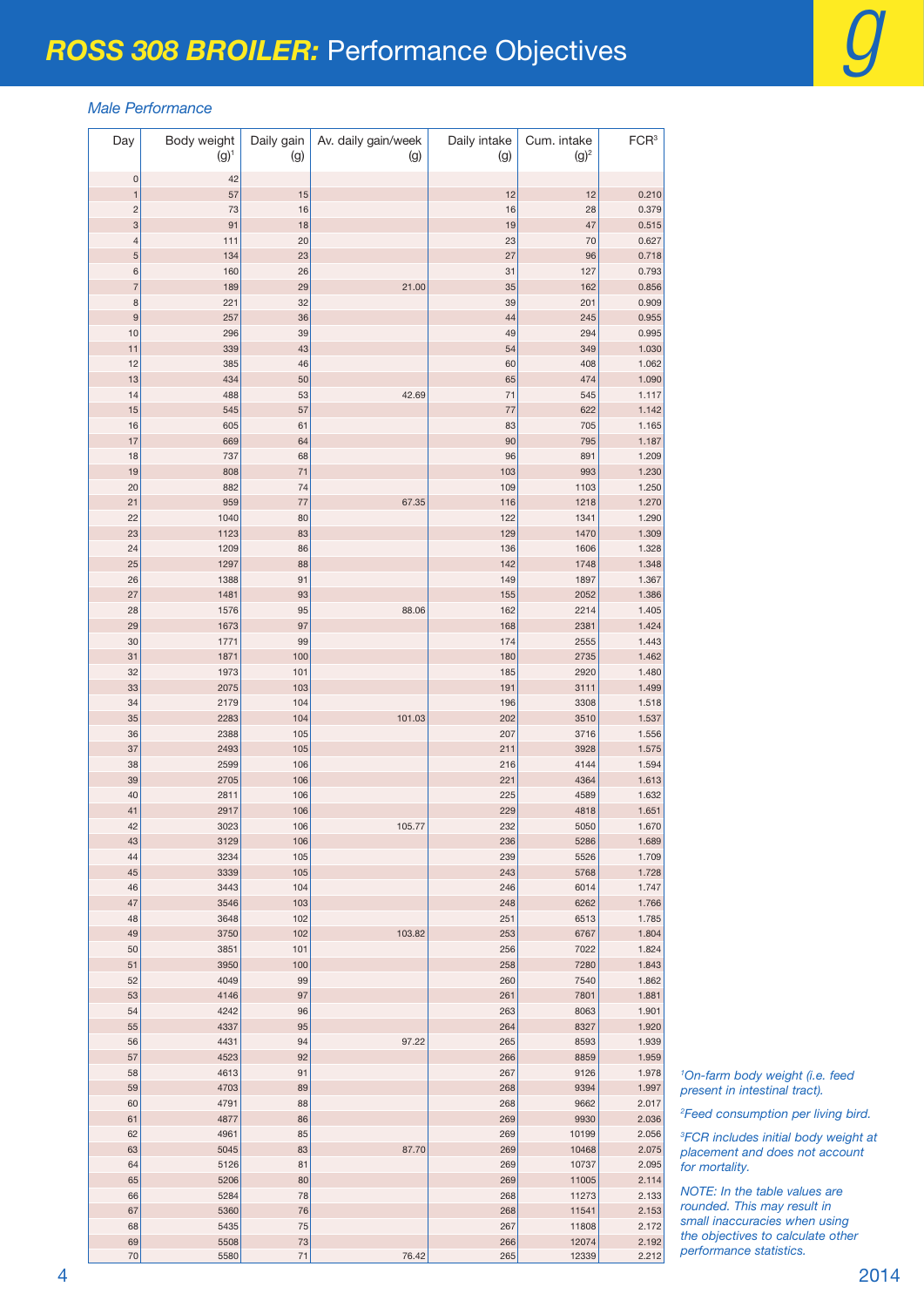#### *Female Performance*

| Day                 | Body weight<br>$(g)^1$ | Daily gain<br>(g) | Av. daily gain/week<br>(g) | Daily intake<br>(g) | Cum. intake<br>$(g)^2$ | FCR <sup>3</sup> |
|---------------------|------------------------|-------------------|----------------------------|---------------------|------------------------|------------------|
| $\mathbf 0$         | 42                     |                   |                            |                     |                        |                  |
| $\mathbf{1}$        | 57                     | 15                |                            | 14                  | 14                     | 0.252            |
| $\overline{c}$      | 73                     | 16                |                            | 18                  | 32                     | 0.441            |
| 3                   | 91                     | 18                |                            | 21                  | 53                     | 0.583            |
| $\overline{a}$<br>5 | 111<br>134             | 20<br>23          |                            | 24<br>27            | 77<br>104              | 0.692<br>0.777   |
| 6                   | 160                    | 26                |                            | 31                  | 135                    | 0.844            |
| $\overline{7}$      | 188                    | 29                | 20.87                      | 34                  | 169                    | 0.898            |
| 8                   | 220                    | 32                |                            | 38                  | 207                    | 0.943            |
| 9                   | 254                    | 35                |                            | 42                  | 249                    | 0.981            |
| 10                  | 292<br>333             | 38<br>41          |                            | 47                  | 296<br>347             | 1.014<br>1.043   |
| 11<br>12            | 376                    | 44                |                            | 51<br>56            | 403                    | 1.070            |
| 13                  | 423                    | 47                |                            | 61                  | 464                    | 1.096            |
| 14                  | 473                    | 50                | 40.71                      | 66                  | 530                    | 1.119            |
| 15                  | 526                    | 53                |                            | 71                  | 601                    | 1.142            |
| 16                  | 582                    | 56                |                            | 76                  | 677                    | 1.164            |
| 17<br>18            | 640<br>701             | 58<br>61          |                            | 82<br>87            | 759<br>846             | 1.186<br>1.207   |
| 19                  | 765                    | 64                |                            | 93                  | 939                    | 1.228            |
| 20                  | 831                    | 66                |                            | 98                  | 1038                   | 1.249            |
| 21                  | 899                    | 68                | 60.84                      | 104                 | 1141                   | 1.270            |
| 22                  | 969                    | 70                |                            | 109                 | 1251                   | 1.290            |
| 23<br>24            | 1042<br>1116           | 72<br>74          |                            | 115<br>120          | 1365<br>1485           | 1.311<br>1.332   |
| 25                  | 1191                   | 76                |                            | 125                 | 1611                   | 1.352            |
| 26                  | 1268                   | 77                |                            | 130                 | 1741                   | 1.373            |
| 27                  | 1347                   | 78                |                            | 135                 | 1877                   | 1.393            |
| 28                  | 1427                   | 80                | 75.38                      | 140                 | 2017                   | 1.414            |
| 29                  | 1507                   | 81                |                            | 145                 | 2162                   | 1.434            |
| 30<br>31            | 1589<br>1671           | 82<br>82          |                            | 150<br>154          | 2312<br>2466           | 1.455<br>1.476   |
| 32                  | 1754                   | 83                |                            | 159                 | 2625                   | 1.496            |
| 33                  | 1838                   | 84                |                            | 163                 | 2788                   | 1.517            |
| 34                  | 1922                   | 84                |                            | 167                 | 2955                   | 1.537            |
| 35                  | 2006                   | 84                | 82.76                      | 171                 | 3125                   | 1.558            |
| 36<br>37            | 2090<br>2175           | 84<br>84          |                            | 175<br>178          | 3300<br>3478           | 1.579<br>1.599   |
| 38                  | 2259                   | 84                |                            | 182                 | 3660                   | 1.620            |
| 39                  | 2344                   | 84                |                            | 185                 | 3846                   | 1.641            |
| 40                  | 2428                   | 84                |                            | 188                 | 4034                   | 1.662            |
| 41                  | 2512                   | 84                |                            | 192                 | 4226                   | 1.682            |
| 42<br>43            | 2595<br>2678           | 84<br>83          | 84.17                      | 194<br>197          | 4420<br>4617           | 1.703<br>1.724   |
| 44                  | 2761                   | 83                |                            | 200                 | 4817                   | 1.745            |
| 45                  | 2843                   | 82                |                            | 202                 | 5020                   | 1.766            |
| 46                  | 2924                   | 81                |                            | 205                 | 5224                   | 1.786            |
| 47                  | 3005                   | 81                |                            | 207                 | 5431                   | 1.807            |
| 48                  | 3085                   | 80                |                            | 209                 | 5640                   | 1.828            |
| 49<br>50            | 3165<br>3243           | 79<br>78          | 81.34                      | 211<br>213          | 5851<br>6064           | 1.849<br>1.870   |
| 51                  | 3320                   | 77                |                            | 214                 | 6278                   | 1.891            |
| 52                  | 3397                   | 76                |                            | 216                 | 6494                   | 1.912            |
| 53                  | 3472                   | 75                |                            | 217                 | 6710                   | 1.933            |
| 54                  | 3546                   | 74                |                            | 218                 | 6928                   | 1.954            |
| 55<br>56            | 3619<br>3691           | 73<br>72          | 75.22                      | 218<br>219          | 7146<br>7365           | 1.975<br>1.995   |
| 57                  | 3761                   | 70                |                            | 219                 | 7585                   | 2.016            |
| 58                  | 3830                   | 69                |                            | 219                 | 7804                   | 2.037            |
| 59                  | 3898                   | 67                |                            | 219                 | 8024                   | 2.058            |
| 60                  | 3964                   | 66                |                            | 219                 | 8243                   | 2.079            |
| 61<br>62            | 4028<br>4091           | 64<br>63          |                            | 218<br>218          | 8461<br>8678           | 2.100<br>2.121   |
| 63                  | 4152                   | 61                | 65.80                      | 216                 | 8895                   | 2.143            |
| 64                  | 4211                   | 59                |                            | 215                 | 9110                   | 2.164            |
| 65                  | 4268                   | 57                |                            | 213                 | 9323                   | 2.185            |
| 66                  | 4323                   | 55                |                            | 212                 | 9535                   | 2.206            |
| 67<br>68            | 4376<br>4427           | 53<br>51          |                            | 209<br>207          | 9744<br>9952           | 2.227<br>2.248   |
| 69                  | 4476                   | 49                |                            | 205                 | 10156                  | 2.269            |
| 70                  | 4523                   | 47                | 53.06                      | 202                 | 10358                  | 2.290            |

 *On-farm body weight (i.e. feed present in intestinal tract).*

 *Feed consumption per living bird.*

 *FCR includes initial body weight at placement and does not account for mortality.*

*NOTE: In the table values are rounded. This may result in small inaccuracies when using the objectives to calculate other performance statistics.*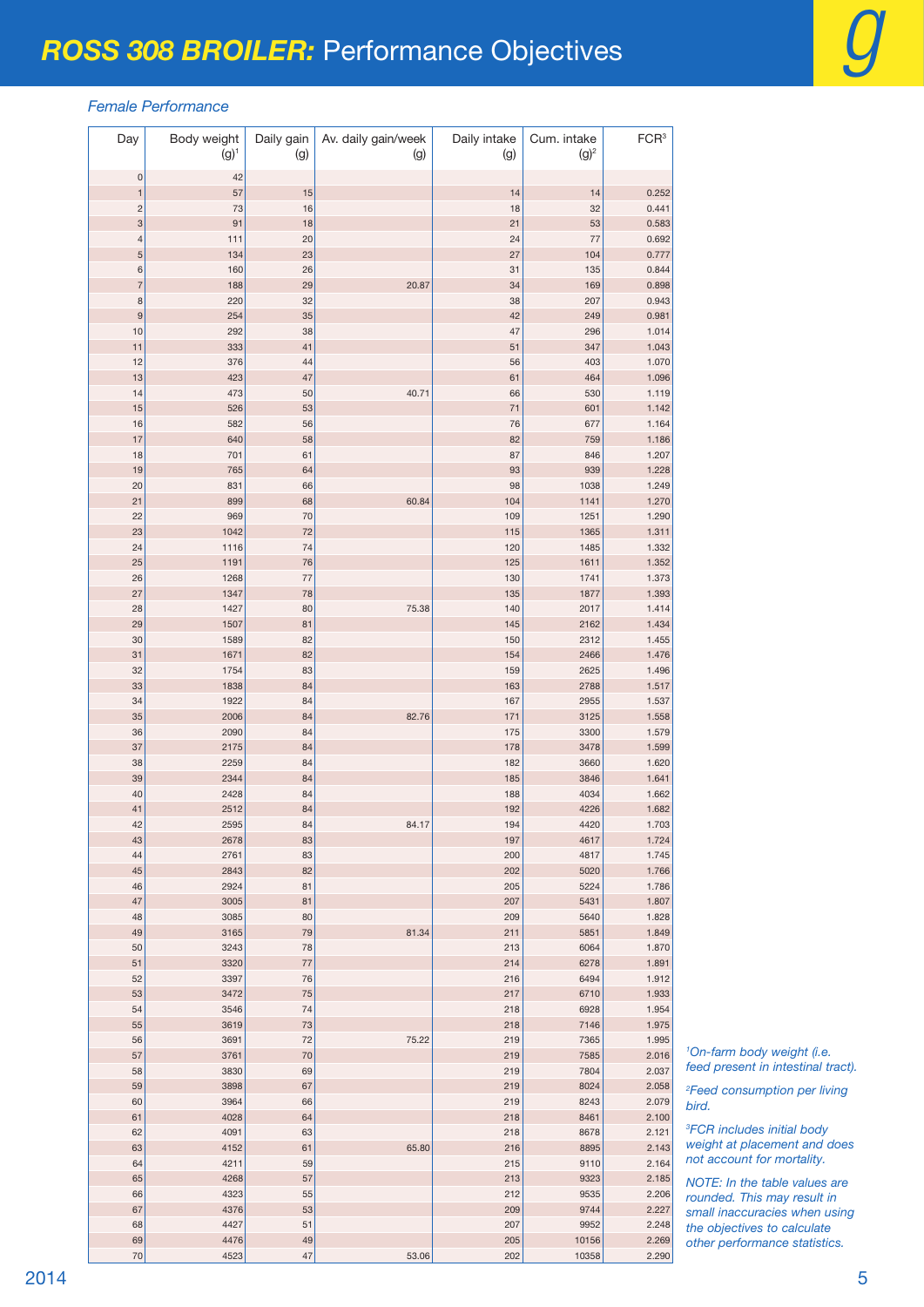### *Notes*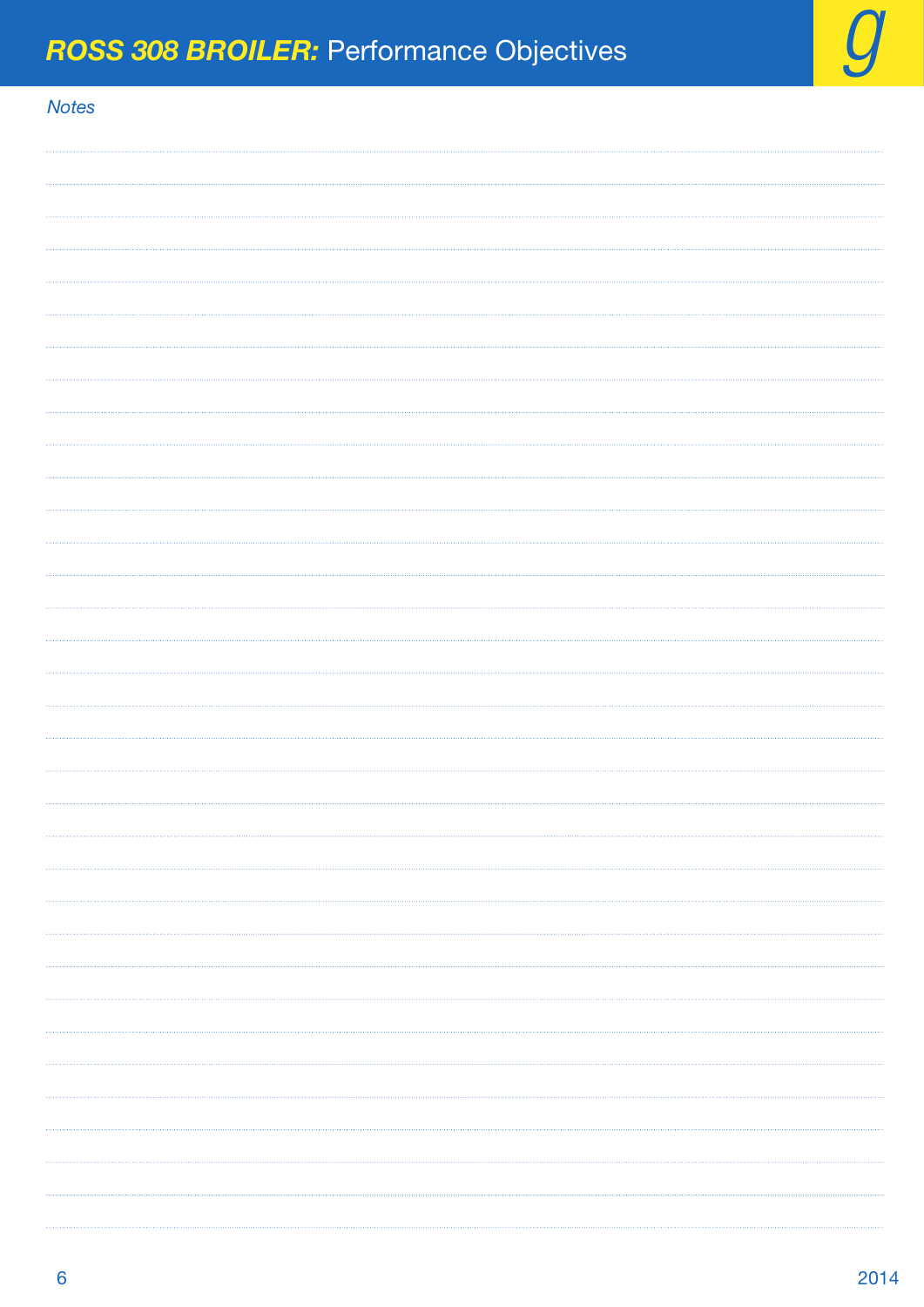### *As-Hatched Performance*

| Day                      | Body weight<br>$(Ib)^1$ | Daily gain<br>(lb) | Av. daily gain/week<br>(lb) | Daily intake<br>(lb) | Cum. intake<br>$(Ib)^2$ | FCR <sup>3</sup> |
|--------------------------|-------------------------|--------------------|-----------------------------|----------------------|-------------------------|------------------|
| $\mathbf{0}$             | 0.093                   |                    |                             |                      |                         |                  |
| $\mathbf{1}$             | 0.126                   | 0.034              |                             | 0.029                | 0.029                   | 0.231            |
| $\overline{c}$           | 0.161                   | 0.034              |                             | 0.037                | 0.066                   | 0.410            |
| 3                        | 0.200                   | 0.039              |                             | 0.044                | 0.110                   | 0.549            |
| $\overline{\mathcal{L}}$ | 0.245                   | 0.045              |                             | 0.051                | 0.161                   | 0.659            |
| 5                        | 0.295                   | 0.051              |                             | 0.059                | 0.221                   | 0.747            |
| 6<br>$\overline{7}$      | 0.352<br>0.416          | 0.057              | 0.046                       | 0.068<br>0.076       | 0.288                   | 0.818<br>0.877   |
| 8                        | 0.486                   | 0.063<br>0.070     |                             | 0.086                | 0.365<br>0.450          | 0.926            |
| 9                        | 0.563                   | 0.077              |                             | 0.095                | 0.545                   | 0.968            |
| 10                       | 0.648                   | 0.085              |                             | 0.105                | 0.651                   | 1.004            |
| 11                       | 0.740                   | 0.092              |                             | 0.116                | 0.767                   | 1.037            |
| 12                       | 0.839                   | 0.099              |                             | 0.127                | 0.894                   | 1.066            |
| 13                       | 0.945                   | 0.107              |                             | 0.139                | 1.033                   | 1.093            |
| 14                       | 1.059                   | 0.114              | 0.092                       | 0.151                | 1.184                   | 1.118            |
| 15                       | 1.180                   | 0.121              |                             | 0.163                | 1.348                   | 1.142            |
| 16                       | 1.308                   | 0.128              |                             | 0.176                | 1.524                   | 1.165            |
| 17                       | 1.443                   | 0.135              |                             | 0.189                | 1.713                   | 1.187            |
| 18                       | 1.585                   | 0.142              |                             | 0.202                | 1.915                   | 1.208            |
| 19                       | 1.734                   | 0.148              |                             | 0.215                | 2.130                   | 1.229            |
| 20                       | 1.888                   | 0.154              |                             | 0.229                | 2.359                   | 1.250            |
| 21                       | 2.048                   | 0.160              | 0.141                       | 0.242                | 2.601                   | 1.270            |
| 22<br>23                 | 2.214<br>2.386          | 0.166<br>0.171     |                             | 0.255<br>0.269       | 2.857<br>3.125          | 1.290<br>1.310   |
| 24                       | 2.562                   | 0.176              |                             | 0.282                | 3.407                   | 1.330            |
| 25                       | 2.743                   | 0.181              |                             | 0.295                | 3.702                   | 1.350            |
| 26                       | 2.928                   | 0.185              |                             | 0.308                | 4.010                   | 1.370            |
| 27                       | 3.117                   | 0.189              |                             | 0.321                | 4.331                   | 1.389            |
| 28                       | 3.310                   | 0.193              | 0.180                       | 0.333                | 4.664                   | 1.409            |
| 29                       | 3.505                   | 0.196              |                             | 0.345                | 5.009                   | 1.429            |
| 30                       | 3.704                   | 0.199              |                             | 0.357                | 5.366                   | 1.449            |
| 31                       | 3.905                   | 0.201              |                             | 0.369                | 5.735                   | 1.469            |
| 32                       | 4.108                   | 0.203              |                             | 0.380                | 6.114                   | 1.488            |
| 33                       | 4.313                   | 0.205              |                             | 0.391                | 6.505                   | 1.508            |
| 34                       | 4.520                   | 0.207              |                             | 0.401                | 6.906                   | 1.528            |
| 35                       | 4.728                   | 0.208              | 0.203                       | 0.411                | 7.317                   | 1.548            |
| 36<br>37                 | 4.936                   | 0.209<br>0.209     |                             | 0.421<br>0.430       | 7.738                   | 1.568            |
| 38                       | 5.146<br>5.356          | 0.210              |                             | 0.439                | 8.168<br>8.607          | 1.587<br>1.607   |
| 39                       | 5.565                   | 0.210              |                             | 0.448                | 9.055                   | 1.627            |
| 40                       | 5.775                   | 0.210              |                             | 0.456                | 9.511                   | 1.647            |
| 41                       | 5.985                   | 0.209              |                             | 0.464                | 9.975                   | 1.667            |
| 42                       | 6.193                   | 0.209              | 0.209                       | 0.471                | 10.447                  | 1.687            |
| 43                       | 6.401                   | 0.208              |                             | 0.478                | 10.925                  | 1.707            |
| 44                       | 6.608                   | 0.207              |                             | 0.485                | 11.410                  | 1.727            |
| 45                       | 6.814                   | 0.206              |                             | 0.491                | 11.902                  | 1.747            |
| 46                       | 7.019                   | 0.204              |                             | 0.497                | 12.399                  | 1.767            |
| 47                       | 7.221                   | 0.203              |                             | 0.503                | 12.902                  | 1.787            |
| 48                       | 7.423                   | 0.201              |                             | 0.508                | 13.410                  | 1.807            |
| 49                       | 7.622                   | 0.199              | 0.204                       | 0.513                | 13.923                  | 1.827            |
| 50<br>51                 | 7.819<br>8.014          | 0.197<br>0.195     |                             | 0.517<br>0.521       | 14.441<br>14.962        | 1.847<br>1.867   |
| 52                       | 8.207                   | 0.193              |                             | 0.525                | 15.487                  | 1.887            |
| 53                       | 8.398                   | 0.190              |                             | 0.528                | 16.014                  | 1.907            |
| 54                       | 8.585                   | 0.188              |                             | 0.531                | 16.545                  | 1.927            |
| 55                       | 8.770                   | 0.185              |                             | 0.533                | 17.078                  | 1.947            |
| 56                       | 8.952                   | 0.182              | 0.190                       | 0.535                | 17.613                  | 1.967            |
| 57                       | 9.132                   | 0.179              |                             | 0.537                | 18.150                  | 1.988            |
| 58                       | 9.308                   | 0.176              |                             | 0.538                | 18.688                  | 2.008            |
| 59                       | 9.480                   | 0.173              |                             | 0.538                | 19.226                  | 2.028            |
| 60                       | 9.650                   | 0.169              |                             | 0.539                | 19.764                  | 2.048            |
| 61                       | 9.816                   | 0.166              |                             | 0.538                | 20.303                  | 2.068            |
| 62                       | 9.978                   | 0.162              |                             | 0.538                | 20.840                  | 2.089            |
| 63                       | 10.137                  | 0.159              | 0.169                       | 0.536                | 21.377                  | 2.109            |
| 64                       | 10.292                  | 0.155              |                             | 0.535                | 21.912                  | 2.129            |
| 65                       | 10.443                  | 0.151              |                             | 0.533                | 22.445                  | 2.149            |
| 66<br>67                 | 10.590                  | 0.147<br>0.143     |                             | 0.531<br>0.528       | 22.975                  | 2.170<br>2.190   |
| 68                       | 10.733<br>10.871        | 0.139              |                             | 0.524                | 23.503<br>24.027        | 2.210            |
| 69                       | 11.006                  | 0.135              |                             | 0.521                | 24.548                  | 2.230            |
| 70                       | 11.136                  | 0.130              | 0.143                       | 0.517                | 25.065                  | 2.251            |

 *On-farm body weight (i.e. feed present in intestinal tract).*

*Feed consumption per living bird.*

 *FCR includes initial body weight at placement and does not account for mortality.*

*NOTE: In the table values are rounded, this may result in small inaccuracies when using the objectives to calculate other performance statistics.*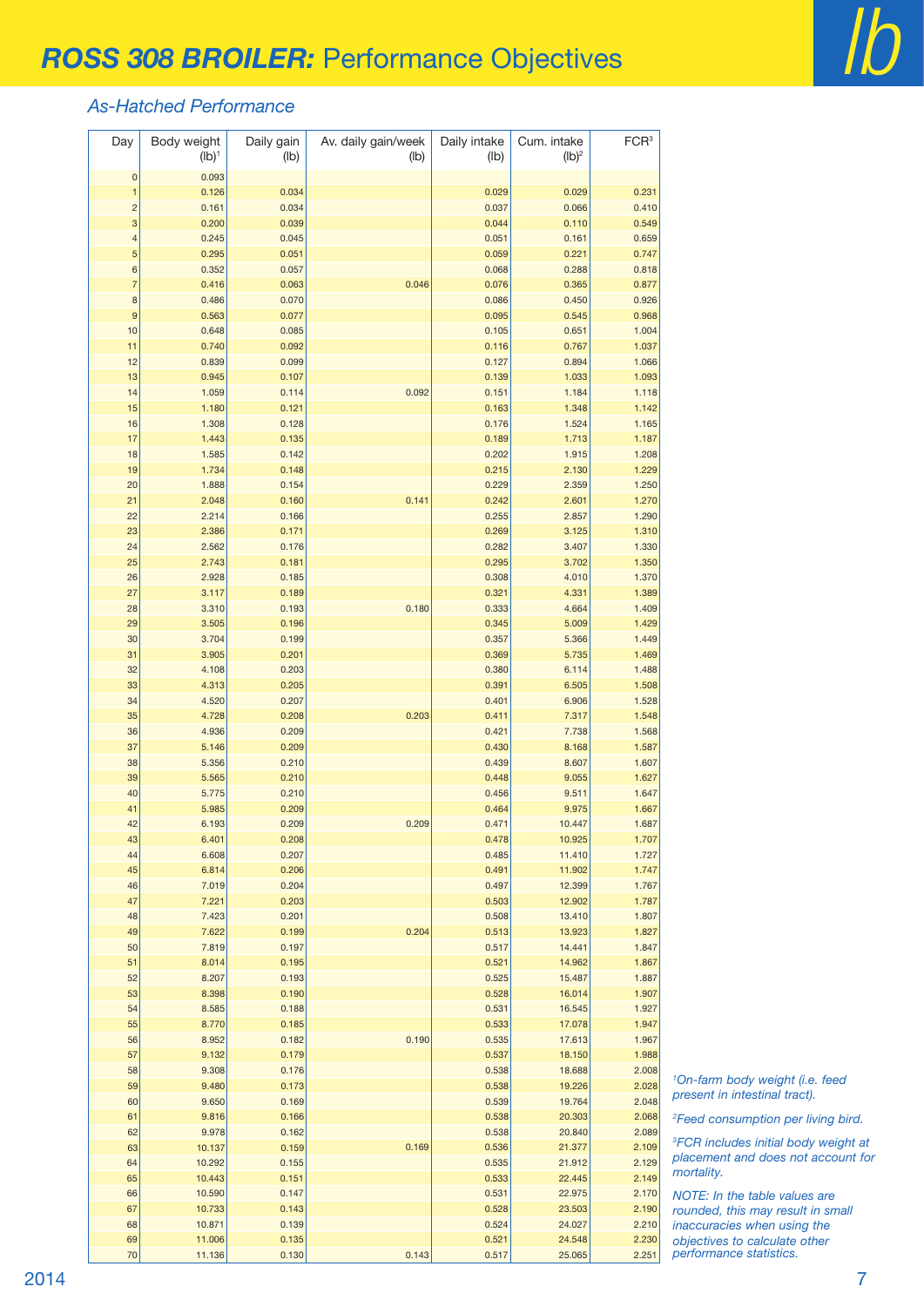#### *Male Performance*

| Day                 | Body weight<br>$(Ib)^1$ | Daily gain<br>(lb) | Av. daily gain/week<br>(lb) | Daily intake<br>(lb) | Cum. intake<br>$(Ib)^2$ | FCR <sup>3</sup> |
|---------------------|-------------------------|--------------------|-----------------------------|----------------------|-------------------------|------------------|
| $\bf{0}$            | 0.093                   |                    |                             |                      |                         |                  |
| $\mathbf{1}$        | 0.126                   | 0.034              |                             | 0.027                | 0.027                   | 0.210            |
| $\overline{c}$      | 0.161                   | 0.034              |                             | 0.034                | 0.061                   | 0.379            |
| 3                   | 0.200                   | 0.039              |                             | 0.042                | 0.103                   | 0.515            |
| 4                   | 0.245                   | 0.045              |                             | 0.050                | 0.153                   | 0.627            |
| 5                   | 0.295                   | 0.051              |                             | 0.059                | 0.212                   | 0.718            |
| 6                   | 0.353                   | 0.057              |                             | 0.068                | 0.280                   | 0.793            |
| $\overline{7}$<br>8 | 0.417                   | 0.064              | 0.046                       | 0.077<br>0.086       | 0.357<br>0.443          | 0.856<br>0.909   |
| $\boldsymbol{9}$    | 0.488<br>0.566          | 0.071<br>0.079     |                             | 0.097                | 0.540                   | 0.955            |
| 10                  | 0.652                   | 0.086              |                             | 0.108                | 0.648                   | 0.995            |
| 11                  | 0.746                   | 0.094              |                             | 0.119                | 0.767                   | 1.030            |
| 12                  | 0.848                   | 0.102              |                             | 0.131                | 0.898                   | 1.062            |
| 13                  | 0.958                   | 0.110              |                             | 0.144                | 1.042                   | 1.090            |
| 14                  | 1.076                   | 0.118              | 0.094                       | 0.157                | 1.199                   | 1.117            |
| 15                  | 1.201                   | 0.126              |                             | 0.170                | 1.369                   | 1.142            |
| 16                  | 1.335                   | 0.134              |                             | 0.184                | 1.552                   | 1.165            |
| 17                  | 1.476                   | 0.141              |                             | 0.198                | 1.750                   | 1.187            |
| 18                  | 1.625                   | 0.149              |                             | 0.212                | 1.962                   | 1.209            |
| 19                  | 1.781                   | 0.156              |                             | 0.227                | 2.189                   | 1.230            |
| 20                  | 1.945                   | 0.163              |                             | 0.241                | 2.430                   | 1.250            |
| 21                  | 2.115                   | 0.170              | 0.148                       | 0.256                | 2.686                   | 1.270            |
| 22<br>23            | 2.292<br>2.475          | 0.177<br>0.183     |                             | 0.271<br>0.286       | 2.958<br>3.243          | 1.290<br>1.309   |
| 24                  | 2.664                   | 0.189              |                             | 0.301                | 3.544                   | 1.328            |
| 25                  | 2.859                   | 0.195              |                             | 0.315                | 3.859                   | 1.348            |
| 26                  | 3.059                   | 0.200              |                             | 0.330                | 4.189                   | 1.367            |
| 27                  | 3.264                   | 0.205              |                             | 0.344                | 4.534                   | 1.386            |
| 28                  | 3.474                   | 0.209              | 0.194                       | 0.358                | 4.892                   | 1.405            |
| 29                  | 3.687                   | 0.214              |                             | 0.372                | 5.264                   | 1.424            |
| 30                  | 3.905                   | 0.217              |                             | 0.386                | 5.650                   | 1.443            |
| 31                  | 4.125                   | 0.221              |                             | 0.399                | 6.048                   | 1.462            |
| 32                  | 4.349                   | 0.223              |                             | 0.412                | 6.460                   | 1.480            |
| 33                  | 4.575                   | 0.226              |                             | 0.424                | 6.884                   | 1.499            |
| 34                  | 4.803                   | 0.228              |                             | 0.436                | 7.320                   | 1.518            |
| 35<br>36            | 5.033<br>5.264          | 0.230<br>0.231     | 0.223                       | 0.447<br>0.458       | 7.767<br>8.225          | 1.537<br>1.556   |
| 37                  | 5.497                   | 0.233              |                             | 0.469                | 8.695                   | 1.575            |
| 38                  | 5.730                   | 0.233              |                             | 0.479                | 9.174                   | 1.594            |
| 39                  | 5.964                   | 0.234              |                             | 0.489                | 9.663                   | 1.613            |
| 40                  | 6.198                   | 0.234              |                             | 0.498                | 10.161                  | 1.632            |
| 41                  | 6.432                   | 0.234              |                             | 0.507                | 10.668                  | 1.651            |
| 42                  | 6.665                   | 0.233              | 0.233                       | 0.515                | 11.183                  | 1.670            |
| 43                  | 6.898                   | 0.233              |                             | 0.523                | 11.707                  | 1.689            |
| 44                  | 7.130                   | 0.232              |                             | 0.531                | 12.237                  | 1.709            |
| 45                  | 7.361                   | 0.231              |                             | 0.538                | 12.775                  | 1.728            |
| 46                  | 7.590                   | 0.229              |                             | 0.544                | 13.319                  | 1.747            |
| 47<br>48            | 7.818<br>8.043          | 0.228<br>0.226     |                             | 0.550<br>0.556       | 13.869<br>14.425        | 1.766<br>1.785   |
| 49                  | 8.267                   | 0.224              | 0.229                       | 0.561                | 14.986                  | 1.804            |
| 50                  | 8.489                   | 0.222              |                             | 0.566                | 15.551                  | 1.824            |
| 51                  | 8.709                   | 0.220              |                             | 0.570                | 16.121                  | 1.843            |
| 52                  | 8.926                   | 0.217              |                             | 0.574                | 16.695                  | 1.862            |
| 53                  | 9.141                   | 0.215              |                             | 0.578                | 17.273                  | 1.881            |
| 54                  | 9.353                   | 0.212              |                             | 0.581                | 17.853                  | 1.901            |
| 55                  | 9.562                   | 0.209              |                             | 0.584                | 18.437                  | 1.920            |
| 56                  | 9.768                   | 0.206              | 0.214                       | 0.586                | 19.023                  | 1.939            |
| 57                  | 9.971                   | 0.203              |                             | 0.588                | 19.611                  | 1.959            |
| 58<br>59            | 10.171                  | 0.200<br>0.197     |                             | 0.590<br>0.591       | 20.200<br>20.791        | 1.978<br>1.997   |
| 60                  | 10.368<br>10.561        | 0.193              |                             | 0.592                | 21.383                  | 2.017            |
| 61                  | 10.751                  | 0.190              |                             | 0.593                | 21.976                  | 2.036            |
| 62                  | 10.938                  | 0.187              |                             | 0.593                | 22.569                  | 2.056            |
| 63                  | 11.121                  | 0.183              | 0.193                       | 0.593                | 23.161                  | 2.075            |
| 64                  | 11.301                  | 0.180              |                             | 0.592                | 23.754                  | 2.095            |
| 65                  | 11.477                  | 0.176              |                             | 0.592                | 24.345                  | 2.114            |
| 66                  | 11.649                  | 0.172              |                             | 0.591                | 24.936                  | 2.133            |
| 67                  | 11.818                  | 0.169              |                             | 0.589                | 25.525                  | 2.153            |
| 68                  | 11.982                  | 0.165              |                             | 0.588                | 26.113                  | 2.172            |
| 69<br>70            | 12.143<br>12.301        | 0.161<br>0.157     | 0.168                       | 0.586<br>0.583       | 26.699<br>27.282        | 2.192<br>2.212   |
|                     |                         |                    |                             |                      |                         |                  |

 *On-farm body weight (i.e. feed present in intestinal tract).*

*Feed consumption per living bird.*

 *FCR includes initial body weight at placement and does not account for mortality.*

*NOTE: In the table values are rounded, this may result in small inaccuracies when using the objectives to calculate other performance statistics.*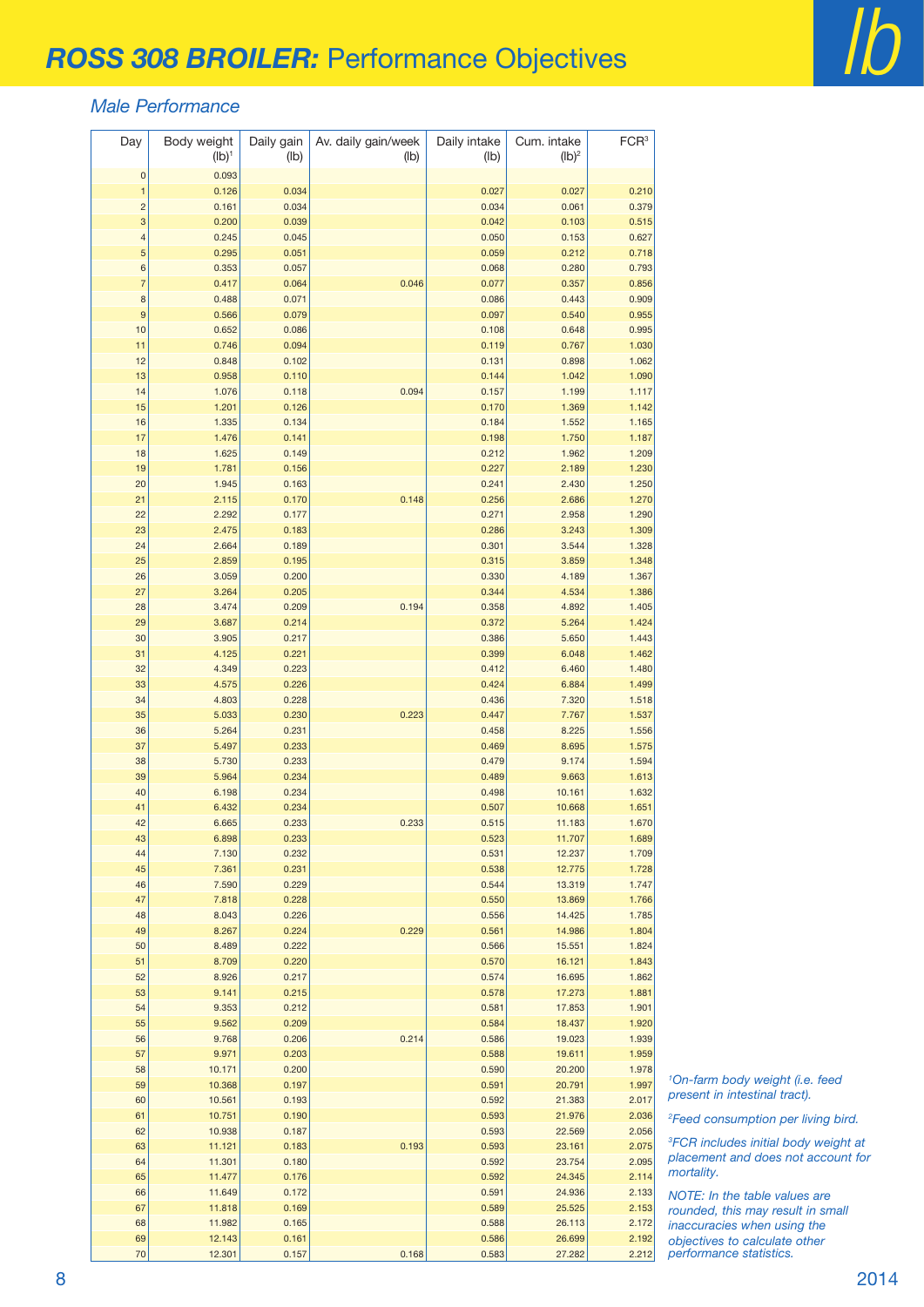#### *Female Performance*

| Day                      | Body weight<br>$(Ib)^1$ | Daily gain<br>(lb) | Av. daily gain/week<br>(Ib) | Daily intake<br>(lb) | Cum. intake<br>$(lb)^2$ | FCR <sup>3</sup> |
|--------------------------|-------------------------|--------------------|-----------------------------|----------------------|-------------------------|------------------|
| $\mathbf{0}$             | 0.093                   |                    |                             |                      |                         |                  |
| $\mathbf{1}$             | 0.126                   | 0.034              |                             | 0.032                | 0.032                   | 0.252            |
| $\overline{\mathbf{c}}$  | 0.161                   | 0.034              |                             | 0.039                | 0.071                   | 0.441            |
| 3                        | 0.200                   | 0.039              |                             | 0.046                | 0.117                   | 0.583            |
| $\overline{\mathcal{L}}$ | 0.245                   | 0.045              |                             | 0.053                | 0.169                   | 0.692            |
| 5                        | 0.295                   | 0.050              |                             | 0.060                | 0.229                   | 0.777            |
| 6                        | 0.352                   | 0.057              |                             | 0.067                | 0.297                   | 0.844            |
| $\overline{7}$           | 0.415                   | 0.063              | 0.046                       | 0.076                | 0.372                   | 0.898            |
| 8                        | 0.484                   | 0.069              |                             | 0.084                | 0.456                   | 0.943            |
| 9                        | 0.560                   | 0.076              |                             | 0.093                | 0.550                   | 0.981            |
| 10                       | 0.643                   | 0.083              |                             | 0.103                | 0.652                   | 1.014            |
| 11                       | 0.733                   | 0.090              |                             | 0.113                | 0.765                   | 1.043            |
| 12                       | 0.830                   | 0.097              |                             | 0.123                | 0.888                   | 1.070            |
| 13                       | 0.933                   | 0.103              |                             | 0.134                | 1.022                   | 1.096            |
| 14                       | 1.043                   | 0.110              | 0.090                       | 0.145                | 1.167                   | 1.119            |
| 15                       | 1.159                   | 0.116              |                             | 0.157                | 1.324                   | 1.142            |
| 16                       | 1.282                   | 0.123              |                             | 0.169                | 1.493                   | 1.164            |
| 17                       | 1.411                   | 0.129              |                             | 0.181                | 1.673                   | 1.186            |
| 18                       | 1.546                   | 0.135              |                             | 0.193                | 1.866                   | 1.207            |
| 19<br>20                 | 1.686<br>1.831          | 0.140<br>0.145     |                             | 0.205<br>0.217       | 2.071<br>2.287          | 1.228<br>1.249   |
| 21                       | 1.982                   | 0.150              | 0.134                       | 0.229                | 2.516                   | 1.270            |
| 22                       | 2.137                   | 0.155              |                             | 0.241                | 2.757                   | 1.290            |
| 23                       | 2.296                   | 0.159              |                             | 0.253                | 3.010                   | 1.311            |
| 24                       | 2.459                   | 0.163              |                             | 0.265                | 3.275                   | 1.332            |
| 25                       | 2.626                   | 0.167              |                             | 0.276                | 3.551                   | 1.352            |
| 26                       | 2.796                   | 0.170              |                             | 0.287                | 3.838                   | 1.373            |
| 27                       | 2.969                   | 0.173              |                             | 0.299                | 4.137                   | 1.393            |
| 28                       | 3.145                   | 0.176              | 0.166                       | 0.309                | 4.446                   | 1.414            |
| 29                       | 3.323                   | 0.178              |                             | 0.320                | 4.766                   | 1.434            |
| 30                       | 3.503                   | 0.180              |                             | 0.330                | 5.097                   | 1.455            |
| 31                       | 3.685                   | 0.182              |                             | 0.340                | 5.437                   | 1.476            |
| 32                       | 3.868                   | 0.183              |                             | 0.350                | 5.786                   | 1.496            |
| 33                       | 4.052                   | 0.184              |                             | 0.359                | 6.146                   | 1.517            |
| 34                       | 4.237                   | 0.185              |                             | 0.368                | 6.514                   | 1.537            |
| 35                       | 4.422                   | 0.186              | 0.182                       | 0.377                | 6.890                   | 1.558            |
| 36                       | 4.608                   | 0.186              |                             | 0.385                | 7.276                   | 1.579            |
| 37                       | 4.795                   | 0.186              |                             | 0.393                | 7.669                   | 1.599            |
| 38                       | 4.981                   | 0.186              |                             | 0.401                | 8.070                   | 1.620            |
| 39                       | 5.167                   | 0.186              |                             | 0.408                | 8.478                   | 1.641            |
| 40                       | 5.352                   | 0.186              |                             | 0.415                | 8.893                   | 1.662            |
| 41                       | 5.537                   | 0.185              |                             | 0.422                | 9.316                   | 1.682            |
| 42                       | 5.721                   | 0.184              | 0.186                       | 0.429                | 9.744                   | 1.703            |
| 43                       | 5.905                   | 0.183              |                             | 0.435                | 10.179                  | 1.724            |
| 44                       | 6.087                   | 0.182              |                             | 0.441                | 10.620                  | 1.745            |
| 45                       | 6.268                   | 0.181              |                             | 0.446                | 11.066                  | 1.766            |
| 46                       | 6.447                   | 0.180              |                             | 0.451                | 11.518                  | 1.786            |
| 47                       | 6.625                   | 0.178              |                             | 0.456                | 11.974                  | 1.807            |
| 48                       | 6.802                   | 0.176              |                             | 0.461                | 12.435                  | 1.828            |
| 49                       | 6.976                   | 0.175              | 0.179                       | 0.465                | 12.900                  | 1.849            |
| 50                       | 7.149                   | 0.173              |                             | 0.469                | 13.368                  | 1.870            |
| 51                       | 7.320                   | 0.171<br>0.168     |                             | 0.472                | 13.840<br>14.316        | 1.891            |
| 52<br>53                 | 7.488<br>7.654          | 0.166              |                             | 0.475<br>0.478       | 14.793                  | 1.912<br>1.933   |
| 54                       | 7.818                   | 0.164              |                             | 0.480                | 15.273                  | 1.954            |
| 55                       | 7.979                   | 0.161              |                             | 0.482                | 15.755                  | 1.975            |
| 56                       | 8.137                   | 0.158              | 0.166                       | 0.483                | 16.238                  | 1.995            |
| 57                       | 8.292                   | 0.155              |                             | 0.484                | 16.721                  | 2.016            |
| 58                       | 8.444                   | 0.152              |                             | 0.484                | 17.205                  | 2.037            |
| 59                       | 8.593                   | 0.149              |                             | 0.484                | 17.689                  | 2.058            |
| 60                       | 8.739                   | 0.145              |                             | 0.483                | 18.171                  | 2.079            |
| 61                       | 8.880                   | 0.142              |                             | 0.481                | 18.653                  | 2.100            |
| 62                       | 9.019                   | 0.138              |                             | 0.480                | 19.132                  | 2.121            |
| 63                       | 9.153                   | 0.134              | 0.145                       | 0.477                | 19.610                  | 2.143            |
| 64                       | 9.283                   | 0.130              |                             | 0.474                | 20.084                  | 2.164            |
| 65                       | 9.409                   | 0.126              |                             | 0.471                | 20.554                  | 2.185            |
| 66                       | 9.530                   | 0.122              |                             | 0.466                | 21.021                  | 2.206            |
| 67                       | 9.647                   | 0.117              |                             | 0.462                | 21.483                  | 2.227            |
| 68                       | 9.760                   | 0.113              |                             | 0.457                | 21.939                  | 2.248            |
| 69                       | 9.868                   | 0.108              |                             | 0.451                | 22.390                  | 2.269            |
| 70                       | 9.971                   | 0.103              | 0.117                       | 0.445                | 22.835                  | 2.290            |

 *On-farm body weight (i.e. feed present in intestinal tract).*

*Feed consumption per living bird.*

 *FCR includes initial body weight at placement and does not account for mortality.*

*NOTE: In the table values are rounded, this may result in small inaccuracies when using the objectives to calculate other performance statistics.*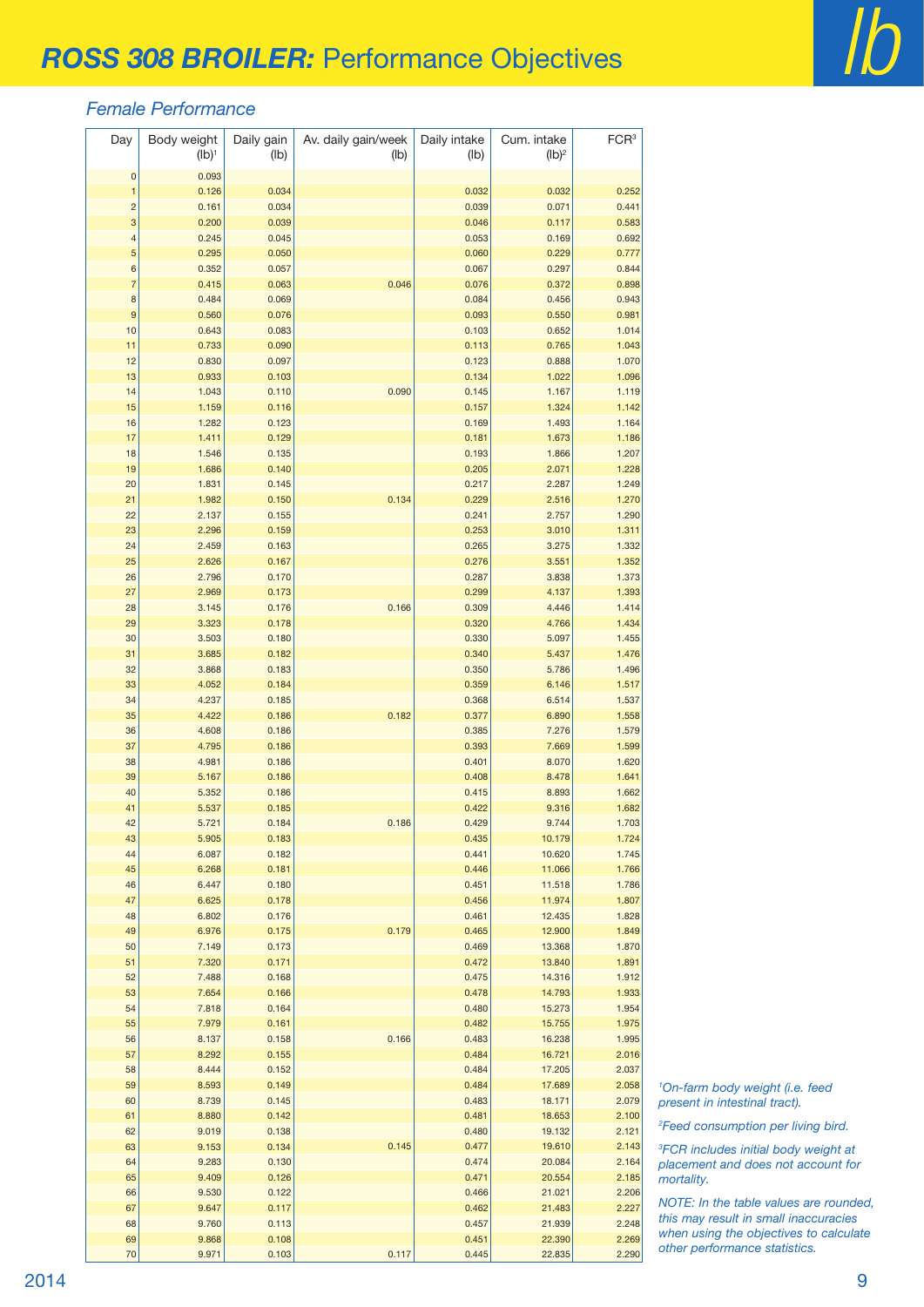

# **lb** *ROSS 308 BROILER:* Performance Objectives **labeles and** *lb*

| l |  |
|---|--|

| <u>NOLES</u> |  |
|--------------|--|
|              |  |
|              |  |
|              |  |
|              |  |
|              |  |
|              |  |
|              |  |
|              |  |
|              |  |
|              |  |
|              |  |
|              |  |
|              |  |
|              |  |
|              |  |
|              |  |
|              |  |
|              |  |
|              |  |
|              |  |
|              |  |
|              |  |
|              |  |
|              |  |
|              |  |
|              |  |
|              |  |
| .            |  |
|              |  |
|              |  |
|              |  |
|              |  |
|              |  |
| .            |  |
|              |  |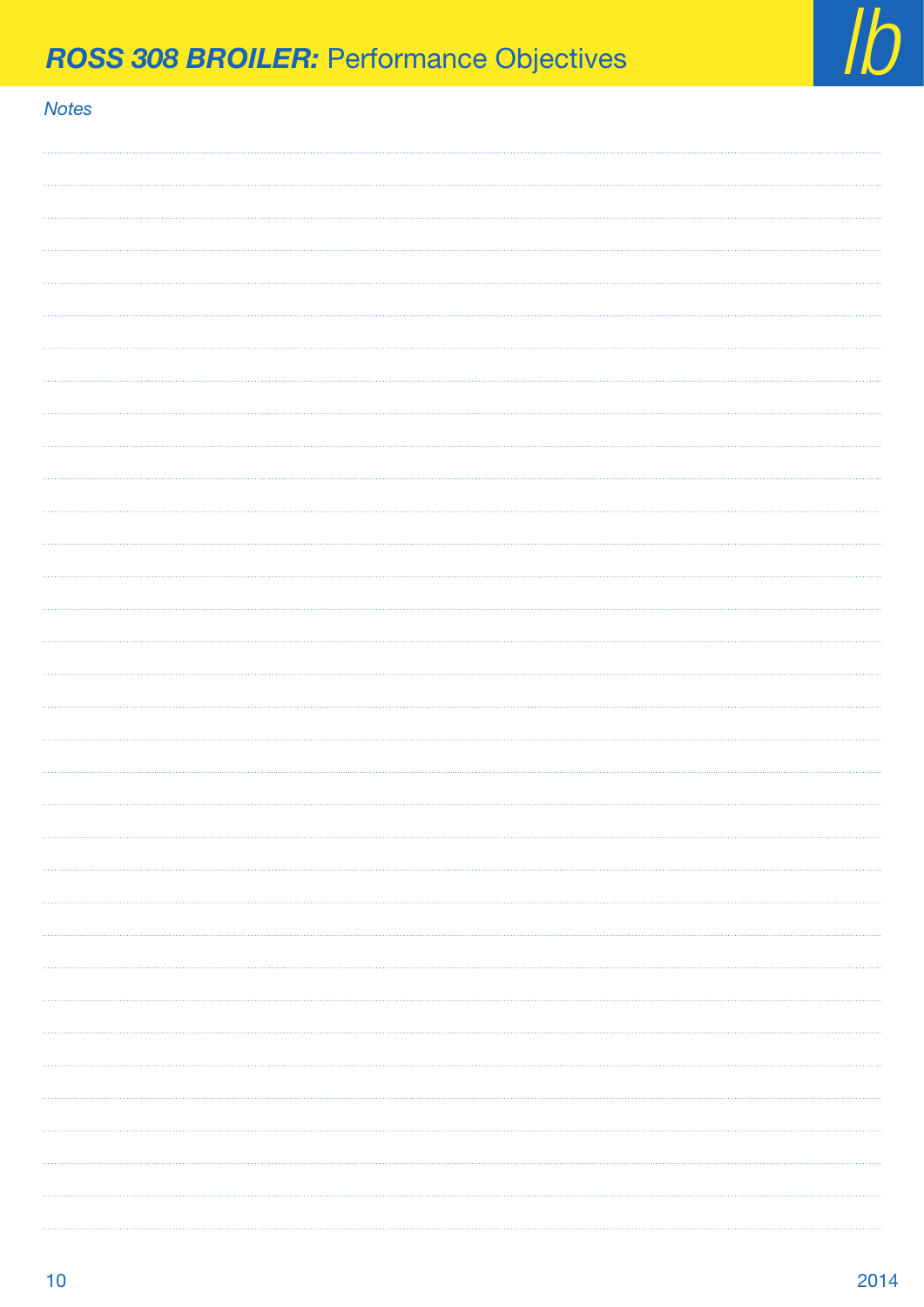### *Carcass Yield*

The following diagrams indicate how yields of the major portions change with increasing live weight in each sex. Two types of processing are described: eviscerated yield is broken down into breast meat, thigh and drumstick to represent a portioning operation and into breast meat and leg meat to represent a deboning operation.

|        |      |            | ROSS 308 Male - Portion |          |                        |       |                           |    |       |
|--------|------|------------|-------------------------|----------|------------------------|-------|---------------------------|----|-------|
|        | (kg) | (lb)       |                         | Breast % | $\blacksquare$ Thigh % |       | Drumstick % Eviscerated % |    |       |
|        |      | 1.6 3.53   |                         | 20.54    | 12.19                  |       | 10.16                     |    | 70.96 |
|        |      | 1.8 3.97   |                         | 20.88    |                        | 12.35 | 10.16                     |    | 71.35 |
|        |      | $2.0$ 4.41 |                         | 21.20    |                        | 12.51 | 10.16                     |    | 71.72 |
|        |      | 2.2 4.85   |                         | 21.50    |                        | 12.66 | 10.17                     |    | 72.08 |
| weight |      | 2.4 5.29   |                         | 21.78    |                        | 12.79 | 10.17                     |    | 72.43 |
|        |      | 2.6 5.73   |                         | 22.03    |                        | 12.91 | 10.17                     |    | 72.77 |
| ive    |      | 2.8 6.17   |                         | 22.27    |                        | 13.02 | 10.18                     |    | 73.10 |
|        |      | 3.0 6.61   |                         | 22.49    |                        | 13.13 | 10.18                     |    | 73.42 |
|        |      | 3.2 7.05   |                         | 22.69    |                        | 13.22 | 10.18                     |    | 73.74 |
|        |      | 3.4 7.50   |                         |          | 22.86                  | 13.31 | 10.18                     |    | 74.04 |
|        |      | 3.6 7.94   |                         |          | 23.00                  | 13.40 | 10.19                     |    | 74.33 |
|        |      |            | 10<br>0                 | 20       | 30                     |       | 40                        | 50 |       |

|        |            |      | <b>ROSS 308 Female - Portion</b> |          |         |               |                           |  |
|--------|------------|------|----------------------------------|----------|---------|---------------|---------------------------|--|
|        | (kg)       | (Ib) |                                  | Breast % | Thigh % |               | Drumstick % Eviscerated % |  |
|        | 1.6 3.53   |      |                                  | 21.44    | 12.47   | 9.57          | 71.37                     |  |
|        | 1.8 3.97   |      |                                  | 21.76    | 12.63   | 9.54          | 71.80                     |  |
|        | $2.0$ 4.41 |      |                                  | 22.05    | 12.80   | 9.51          | 72.22                     |  |
| weight | 2.2 4.85   |      |                                  | 22.33    | 12.96   | 9.49          | 72.61                     |  |
| jve    | 2.4        | 5.29 |                                  | 22.57    | 13.09   | 9.46          | 73.00                     |  |
|        | 2.6 5.73   |      |                                  | 22.81    |         | 13.22<br>9.44 | 73.36                     |  |
|        | 2.8 6.17   |      |                                  | 23.02    |         | 9.41<br>13.33 | 73.72                     |  |
|        |            |      | 10                               | 20       | 30      | 40            | 50                        |  |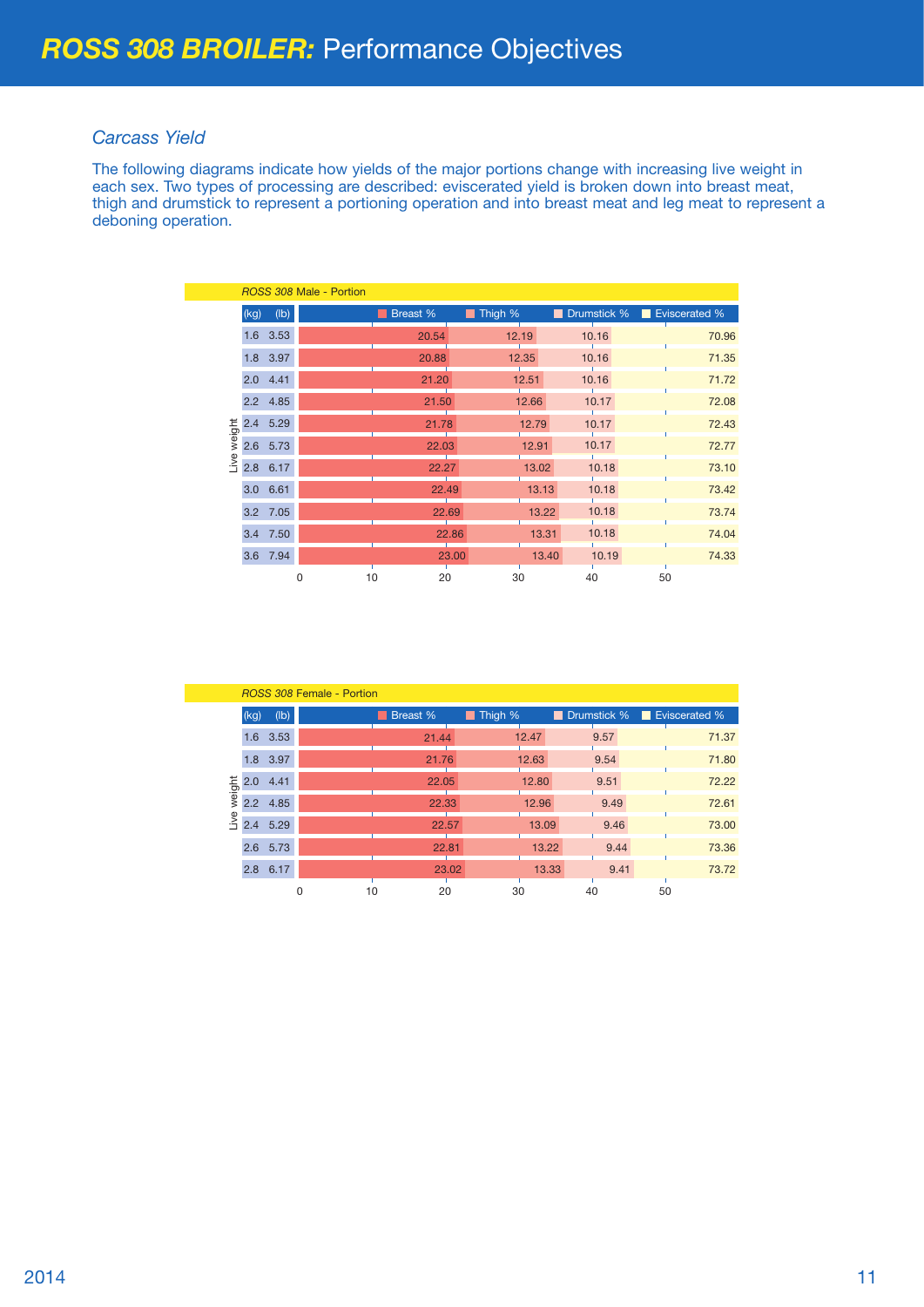|                |      |            |   | ROSS 308 Male - Debone |            |    |          |       |       |         |
|----------------|------|------------|---|------------------------|------------|----|----------|-------|-------|---------|
| weight<br>Live | (kg) | (Ib)       |   |                        | Leg Meat % |    | Breast % |       |       | Total % |
|                |      | 1.6 3.53   |   |                        | 15.91      |    |          | 20.54 |       | 36.56   |
|                |      | 1.8 3.97   |   |                        | 15.97      |    |          |       | 20.88 | 36.86   |
|                |      | $2.0$ 4.41 |   |                        | 16.01      |    |          |       | 21.20 | 37.21   |
|                | 2.2  | 4.85       |   |                        | 16.03      |    |          |       | 21.50 | 37.53   |
|                | 2.4  | 5.29       |   |                        | 16.06      |    |          |       | 21.78 | 37.84   |
|                | 2.6  | 5.73       |   |                        | 16.08      |    |          |       | 22.03 | 38.11   |
|                | 2.8  | 6.17       |   |                        | 16.10      |    |          |       | 22.27 | 38.37   |
|                | 3.0  | 6.61       |   |                        | 16.13      |    |          |       | 22.49 | 38.62   |
|                |      | 3.2 7.05   |   |                        | 16.15      |    |          |       | 22.69 | 38.84   |
|                |      | 3.4 7.50   |   |                        | 16.16      |    |          |       | 22.86 | 39.02   |
|                | 3.6  | 7.94       |   |                        | 16.17      |    |          |       | 23.00 | 39.17   |
|                |      |            | 0 | 10                     | 15         | 20 | 25       | 30    | 35    |         |

| ROSS 308 Female - Debone |      |          |   |    |            |  |    |          |       |       |         |
|--------------------------|------|----------|---|----|------------|--|----|----------|-------|-------|---------|
|                          | (kg) | (Ib)     |   |    | Leg Meat % |  |    | Breast % |       |       | Total % |
|                          | 1.6  | 3.53     |   |    | 14.96      |  |    |          | 21.44 |       | 36.40   |
|                          |      | 1.8 3.97 |   |    | 15.02      |  |    |          |       | 21.76 | 36.78   |
|                          | 2.0  | 4.41     |   |    | 15.09      |  |    |          |       | 22.05 | 37.14   |
| weight                   | 2.2  | 4.85     |   |    | 15.15      |  |    |          |       | 22.33 | 37.48   |
| Live                     | 2.4  | 5.29     |   |    | 15.20      |  |    |          |       | 22.57 | 37.77   |
|                          | 2.6  | 5.73     |   |    | 15.27      |  |    |          |       | 22.81 | 38.08   |
|                          | 2.8  | 6.17     |   |    | 15.32      |  |    |          |       | 23.02 | 38.34   |
|                          |      |          | 0 | 10 | 15         |  | 20 | 25       | 30    | 35    |         |

#### *Definitions of Terms:*

**Eviscerated %** eviscerated carcass (without neck, abdominal fat and internal organs) as a percentage of live weight.

**Breast %** breast meat (with skin and bone removed) as a percentage of live weight.<br> **Thigh/Drumstick %** whole thigh/drumstick (with skin and bone in) as a percentage of live weight. whole thigh/drumstick (with skin and bone in) as a percentage of live weight. **Leg Meat %** sum of deboned thigh (without skin) and deboned drumstick (without skin) as a percentage of live weight.

*NOTE: These figures represent dry yield. They do not include any moisture retained during chilling or processing. Carcass component yields will vary among processing plants depending on, for example, type of equipment used and the exact portion(s) being produced.*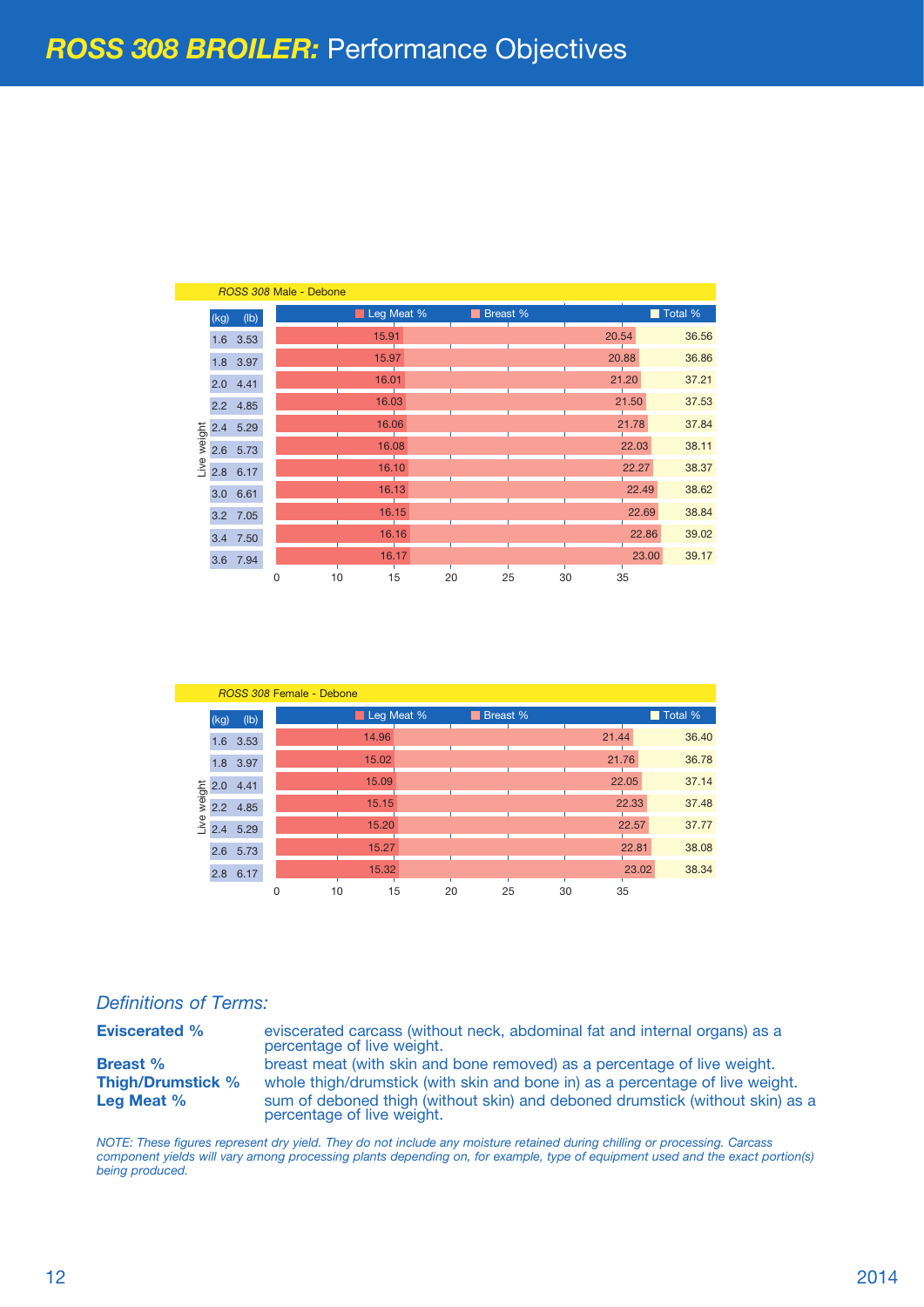| <b>Notes</b> |  |
|--------------|--|
|              |  |
|              |  |
|              |  |
|              |  |
|              |  |
|              |  |
|              |  |
|              |  |
|              |  |
|              |  |
|              |  |
|              |  |
|              |  |
|              |  |
|              |  |
|              |  |
|              |  |
|              |  |
|              |  |
|              |  |
|              |  |
|              |  |
|              |  |
|              |  |
|              |  |
|              |  |
|              |  |
|              |  |
|              |  |
|              |  |
|              |  |
|              |  |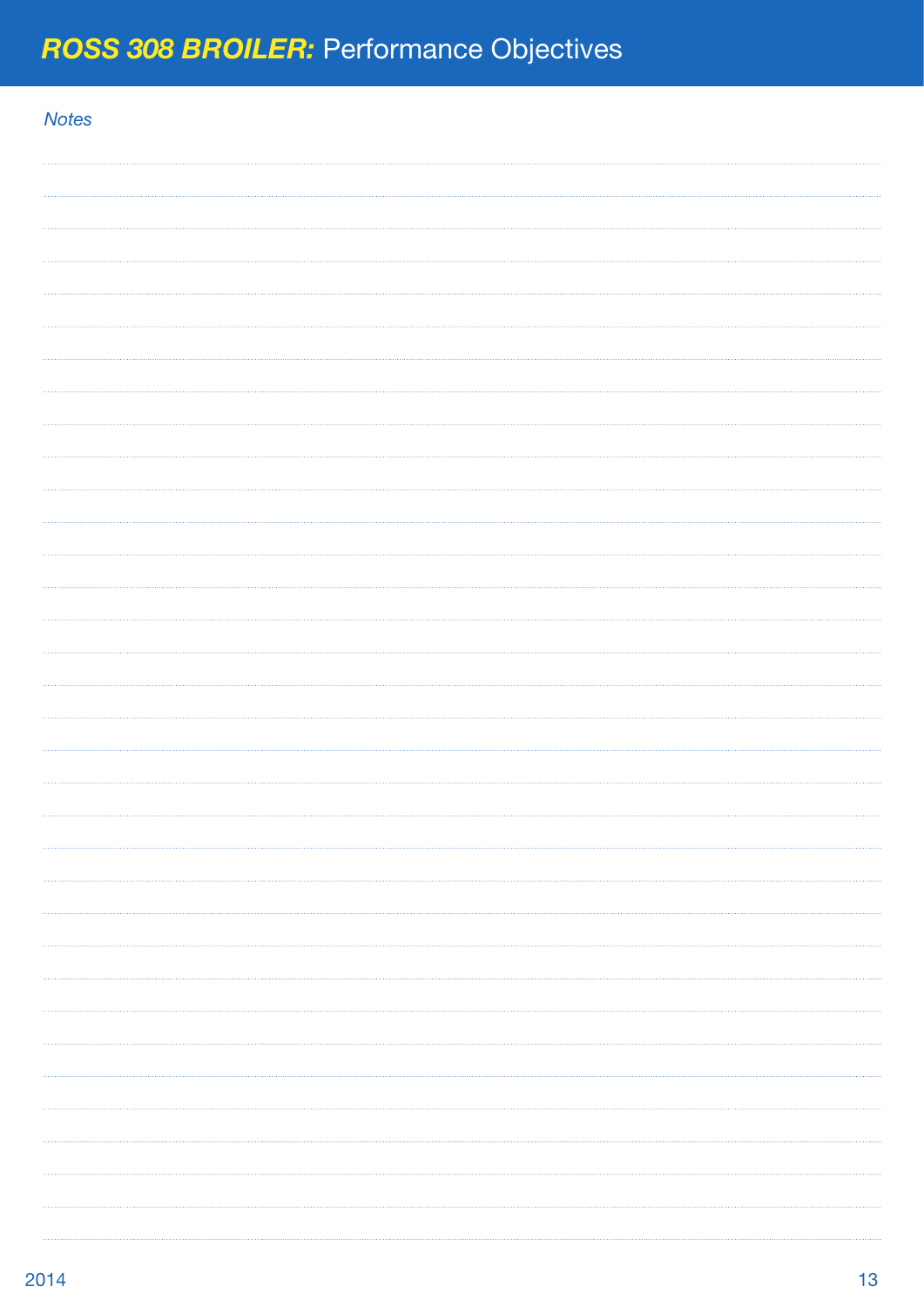| <b>Notes</b> |  |
|--------------|--|
|              |  |
|              |  |
|              |  |
|              |  |
|              |  |
|              |  |
|              |  |
|              |  |
|              |  |
|              |  |
|              |  |
|              |  |
|              |  |
|              |  |
|              |  |
|              |  |
|              |  |
|              |  |
|              |  |
|              |  |
|              |  |
|              |  |
|              |  |
|              |  |
|              |  |
|              |  |
|              |  |
|              |  |
|              |  |
|              |  |